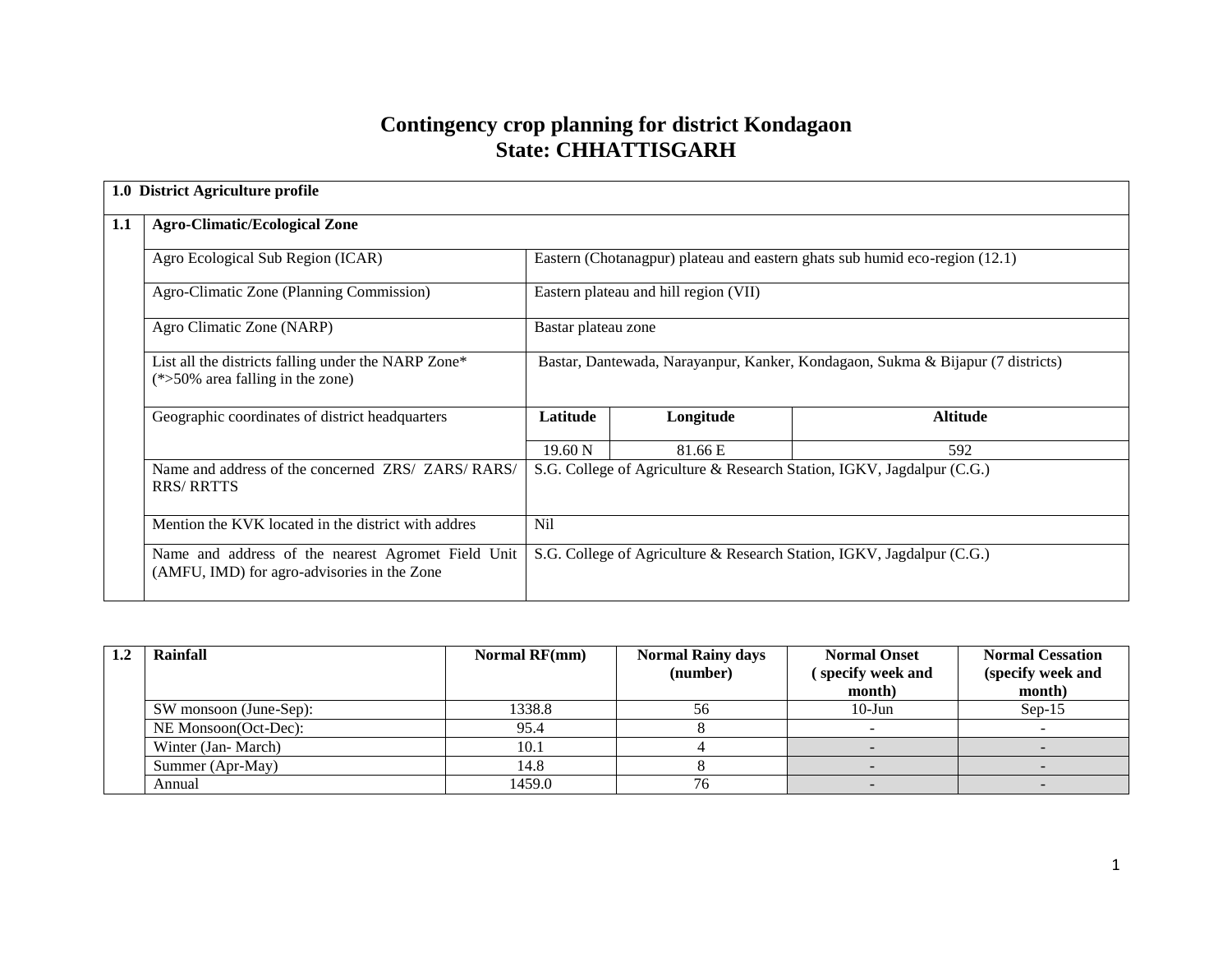| 1.3 | ∟and<br>use<br>of<br><b>pattern</b><br>district<br>the<br>(latest<br>statistics) | Geograph<br>ical area | <b>Cultivable</b><br>area | Forest<br>area | Land<br><b>Under</b><br>non-<br>agricultur<br>e use | <b>Permane</b><br>nt<br><b>Pastures</b> | <b>Cultivable</b><br>wasteland | Land<br>under<br><b>Misc.tree</b><br>crops and<br>groves | <b>Barren</b><br>and<br>uncultiva<br>ble | <b>Current</b><br>fallows | <b>Other</b><br>fallows |
|-----|----------------------------------------------------------------------------------|-----------------------|---------------------------|----------------|-----------------------------------------------------|-----------------------------------------|--------------------------------|----------------------------------------------------------|------------------------------------------|---------------------------|-------------------------|
|     | Area<br>(000ha)                                                                  | 605.1                 | 137.5                     |                | 10.6                                                | 8.6                                     | -                              | 0.02                                                     | 16.3                                     | 5.7                       | 3.7                     |

Source: Agricultural Statistics, 2013, Commissioner of land records, Raipur, Govt. of Chhattisgarh

| 1.4 | Major Soils (common names like red | Area $('000 ha)$ | Percent $(\% )$ of total |
|-----|------------------------------------|------------------|--------------------------|
|     | sandy loam deep soils (etc.,)*     |                  |                          |
|     | 1. Entisol (Bhata-gravely)         |                  |                          |
|     | 2. Inceptisol (Matasi-Sandyloam)   |                  |                          |
|     | 3. Alfisols (Dorsa-clayloam)       |                  |                          |
|     | 4. Vertisols (Kanhar-clayey)       |                  |                          |
|     | 5. Bharri                          |                  |                          |
|     | Total                              |                  |                          |
|     | Others (specify):                  |                  |                          |

\* mention colour, depth and texture (heavy, light, sandy, loamy, clayey etc) and give vernacular name, if any, in brackets (data source: Soil Resource Maps of NBSS & LUP)

| 1.5 | <b>Agricultural land use</b> | Area $('000 ha)$ | Cropping intensity % |
|-----|------------------------------|------------------|----------------------|
|     | Net sown area                | 31.6             | 104                  |
|     | Area sown more than once     | J.U              |                      |
|     | Gross cropped area           | 372<br>ے ، ا د…  |                      |

| 1.6 | <b>Irrigation</b>            | Area ('000 ha) |                |                                    |  |  |  |  |
|-----|------------------------------|----------------|----------------|------------------------------------|--|--|--|--|
|     | Net irrigated area           | 4.8            |                |                                    |  |  |  |  |
|     | Gross irrigated area         | 4.8            |                |                                    |  |  |  |  |
|     | Rainfed area                 | 132.7          |                |                                    |  |  |  |  |
|     | <b>Sources of Irrigation</b> | Number         | Area ('000 ha) | Percentage of total irrigated area |  |  |  |  |
|     | Canals                       |                | 0.027          |                                    |  |  |  |  |
|     | Tanks                        | 71             | 0.543          |                                    |  |  |  |  |
|     | Open wells                   | 2514           | 0.533          |                                    |  |  |  |  |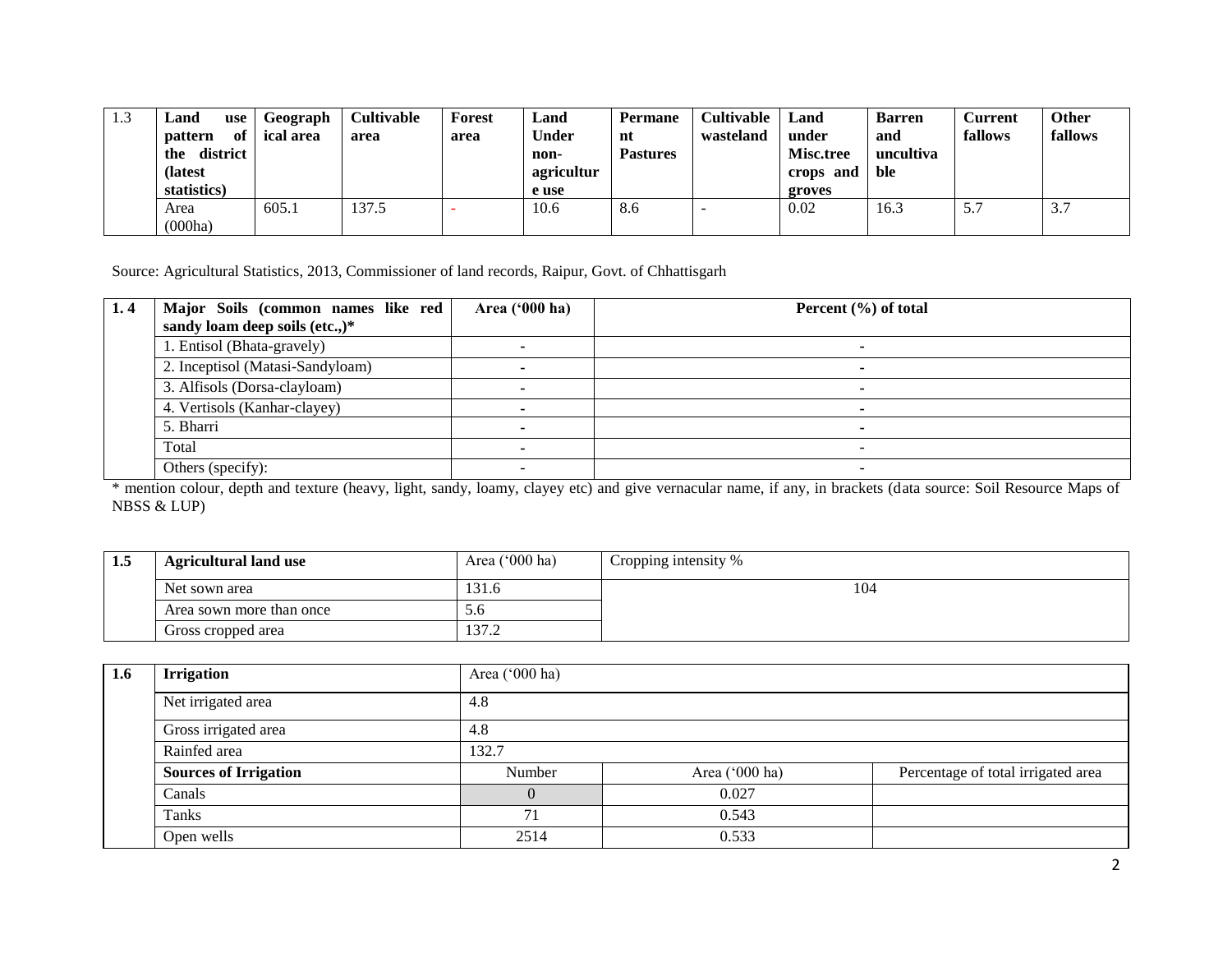| Bore wells                                                                                                                           |                                             |             |                                                                                                   |  |  |  |
|--------------------------------------------------------------------------------------------------------------------------------------|---------------------------------------------|-------------|---------------------------------------------------------------------------------------------------|--|--|--|
| Lift irrigation schemes                                                                                                              |                                             |             |                                                                                                   |  |  |  |
| Micro-irrigation                                                                                                                     |                                             |             |                                                                                                   |  |  |  |
| Other sources (please specify)                                                                                                       |                                             | 2.9         |                                                                                                   |  |  |  |
| Total Irrigated Area                                                                                                                 |                                             | 4.8         |                                                                                                   |  |  |  |
| Pump sets                                                                                                                            |                                             |             |                                                                                                   |  |  |  |
| No. of Tractors                                                                                                                      |                                             |             |                                                                                                   |  |  |  |
| Groundwater availability and use*<br>(Data<br><b>State/Central</b><br><b>Ground</b><br>source:<br>water<br><b>Department /Board)</b> | No. of blocks/<br>Tehsils                   | $(\%)$ area | Quality of water (specify the problem<br>such as high levels of arsenic,<br>fluoride, saline etc) |  |  |  |
| Over exploited                                                                                                                       | <b>Nil</b>                                  |             |                                                                                                   |  |  |  |
| Critical                                                                                                                             | <b>Nil</b>                                  |             |                                                                                                   |  |  |  |
| Semi-critical                                                                                                                        | <b>Nil</b>                                  |             |                                                                                                   |  |  |  |
| Safe                                                                                                                                 | 15                                          | <b>100</b>  |                                                                                                   |  |  |  |
| Wastewater availability and use                                                                                                      | <b>Nil</b>                                  |             |                                                                                                   |  |  |  |
| Ground water quality                                                                                                                 | Potable and suitable for irrigation as well |             |                                                                                                   |  |  |  |
| *over-exploited: groundwater utilization > 100%; critical: 90-100%; semi-critical: 70-90%; safe: <70%                                |                                             |             |                                                                                                   |  |  |  |
|                                                                                                                                      |                                             |             |                                                                                                   |  |  |  |

Source: Agriculture statistic 2013, Govt. of Chhattisgarh

Source: Agricultural Statistics, 2013, Commissioner of land records, Govt. of Chhattisgarh

### **1.7 Area under major field crops & horticulture (as per latest figures) (2013)**

| 1.7 | S.No.                                      | Major field crops cultivated | Area ('000 ha)           |                          |                          |                          |                          |                          |                          |                |
|-----|--------------------------------------------|------------------------------|--------------------------|--------------------------|--------------------------|--------------------------|--------------------------|--------------------------|--------------------------|----------------|
|     |                                            |                              |                          | <b>Kharif</b>            |                          |                          | Rabi                     |                          |                          |                |
|     |                                            |                              | <b>Irrigated</b>         | <b>Rainfed</b>           | <b>Total</b>             | <b>Irrigated</b>         | <b>Rainfed</b>           | <b>Total</b>             | <b>Summer</b>            | Grand<br>total |
|     |                                            | Rice                         | $\overline{\phantom{a}}$ | $\overline{\phantom{a}}$ | $\overline{\phantom{a}}$ | $\overline{\phantom{a}}$ | $\overline{\phantom{a}}$ | $\overline{\phantom{0}}$ | -                        | 99.8           |
|     | $\overline{2}$                             | Wheat                        | -                        | $\overline{\phantom{a}}$ | $\overline{\phantom{a}}$ | $\overline{\phantom{0}}$ | $\overline{\phantom{a}}$ | $\overline{\phantom{0}}$ | $\overline{\phantom{a}}$ | 0.1            |
|     | 3                                          | Jowar                        | $\overline{\phantom{a}}$ | $\overline{\phantom{a}}$ | $\overline{\phantom{a}}$ | $\overline{\phantom{a}}$ | $\overline{\phantom{a}}$ | $\overline{\phantom{0}}$ | $\overline{\phantom{a}}$ | 0.1            |
|     | 4                                          | Maize                        | $\overline{\phantom{0}}$ | $\overline{\phantom{a}}$ | $\overline{\phantom{0}}$ | $\overline{\phantom{0}}$ | $\overline{\phantom{a}}$ | $\overline{\phantom{0}}$ | $\overline{\phantom{0}}$ | 13.1           |
|     | 5                                          | Millets                      | <b>1</b>                 | $\overline{\phantom{a}}$ | $\overline{\phantom{a}}$ | $\overline{\phantom{0}}$ | $\overline{\phantom{a}}$ | $\overline{\phantom{0}}$ | -                        | 1.2            |
|     | 6.                                         | <b>Total Cereals</b>         | $\overline{\phantom{a}}$ | $\overline{\phantom{a}}$ | $\overline{\phantom{a}}$ | $\overline{\phantom{0}}$ | $\overline{\phantom{a}}$ | $\overline{\phantom{0}}$ | $\overline{\phantom{a}}$ | 116.8          |
|     | $\overline{7}$<br>$\overline{\phantom{a}}$ | Pigeonpea                    | $\overline{\phantom{0}}$ | $\overline{\phantom{0}}$ | $\blacksquare$           | $\overline{\phantom{0}}$ | ٠                        | ۰                        | $\blacksquare$           | 0.7            |
|     | 8.                                         | Gram                         | $\overline{\phantom{a}}$ | $\overline{\phantom{a}}$ | $\overline{\phantom{a}}$ | $\overline{\phantom{a}}$ | $\overline{\phantom{a}}$ | $\overline{\phantom{a}}$ | $\overline{\phantom{a}}$ | 0.4            |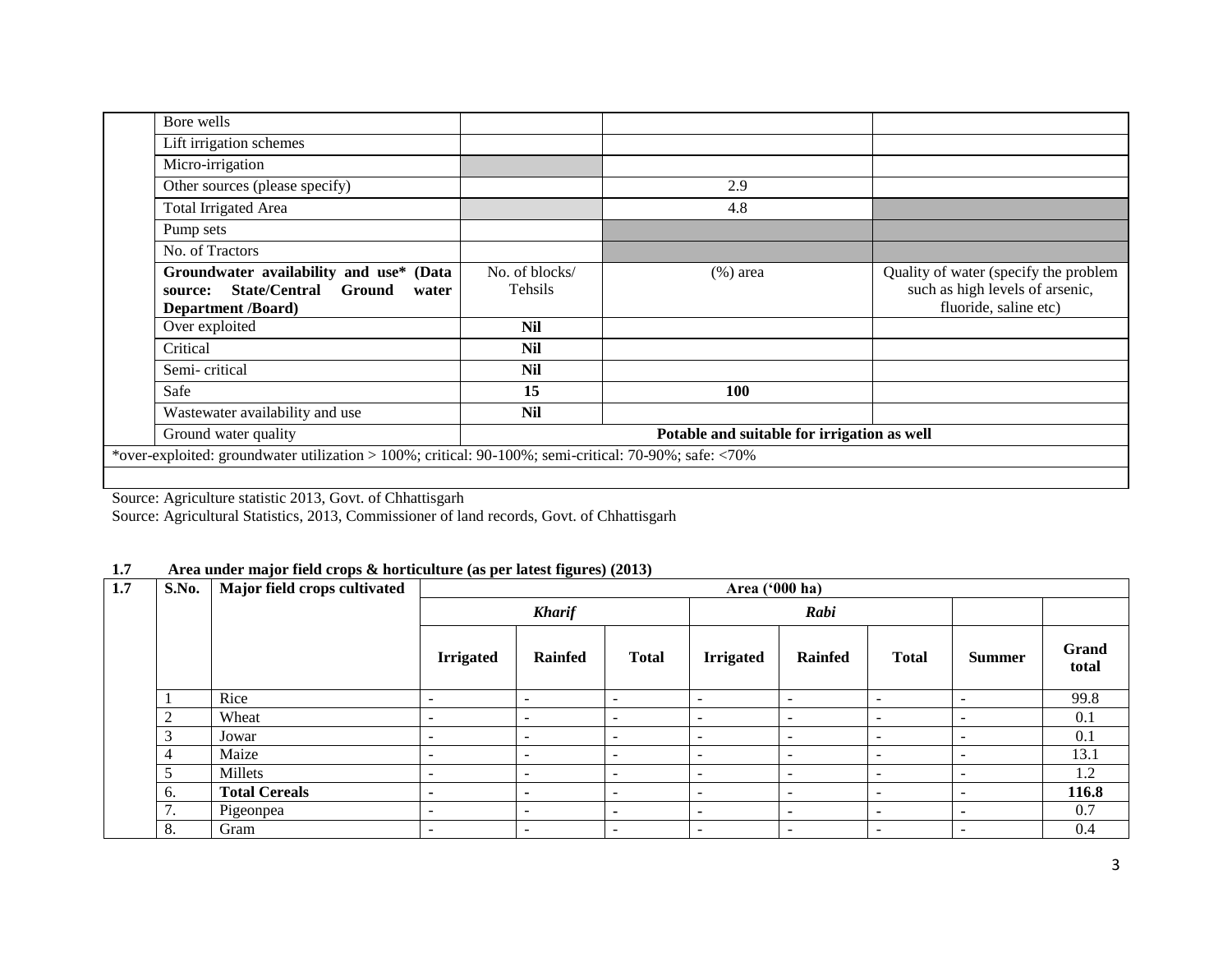| 9.                     | GreenGram           |  |  | - | ∩<br>U.1 |
|------------------------|---------------------|--|--|---|----------|
| 10.                    | BlackGram           |  |  |   | . v      |
| -11.                   | HorseGram           |  |  |   | 4.4      |
| $1^{\circ}$<br>$\perp$ | Pea                 |  |  | - | V.I      |
| 13.                    | Lentil              |  |  | - | 0.01     |
| 14.                    | Lathyrus            |  |  |   | 0.01     |
| 15.                    | <b>Total Pulses</b> |  |  |   | 13.4     |
| 16.                    | Rapeseed-mustard    |  |  | - |          |
|                        | <b>All Crops</b>    |  |  |   | 130.213  |

Source: Agricultural Statistics, 2013, Commissioner of land records, Govt. of Chhattisgarh

| S.No.          | <b>Horticulture crops - Fruits</b> | Area (' 000 ha) |                  |                          |  |  |  |  |
|----------------|------------------------------------|-----------------|------------------|--------------------------|--|--|--|--|
|                |                                    | <b>Total</b>    | <b>Irrigated</b> | Rainfed                  |  |  |  |  |
|                | Mango                              | 0.246           | ۰                | ۰                        |  |  |  |  |
| $\overline{2}$ | Banana                             | 0.025           | ۰                | ٠                        |  |  |  |  |
| 3              | Papaya                             | 0.007           | $\blacksquare$   | $\blacksquare$           |  |  |  |  |
| 4              | Gauva                              | 0.007           | ۰                |                          |  |  |  |  |
| 5              | Lemon                              | 0.000           | $\blacksquare$   | $\blacksquare$           |  |  |  |  |
| 6              | Water melon                        | 0.000           | ۰                |                          |  |  |  |  |
| 7              | Musk melon                         | 0.000           | $\blacksquare$   | ٠                        |  |  |  |  |
| 8              | Ber                                | $\blacksquare$  | $\blacksquare$   | ٠                        |  |  |  |  |
| 9              | Aonla                              | $\blacksquare$  | $\blacksquare$   | $\blacksquare$           |  |  |  |  |
| 10             | Others                             | $\blacksquare$  | $\blacksquare$   | $\blacksquare$           |  |  |  |  |
| Total          | All fruits                         | 0.015           |                  | $\overline{\phantom{a}}$ |  |  |  |  |
|                | Horticulture                       | <b>Total</b>    | <b>Irrigated</b> | <b>Rainfed</b>           |  |  |  |  |
| 1              | Cauliflower                        | 0.096           |                  | ٠                        |  |  |  |  |
| $\overline{c}$ | Cabbage                            | 0.074           | $\blacksquare$   | $\blacksquare$           |  |  |  |  |
| 3              | <b>Brinjal</b>                     | 0.305           | $\blacksquare$   | ۰                        |  |  |  |  |
| 4              | Tomato                             | 0.494           | ٠                | $\blacksquare$           |  |  |  |  |
| 5              | <b>Bhindi</b>                      | 0.167           | $\blacksquare$   |                          |  |  |  |  |
| 6              | Potato                             | 0.121           | $\blacksquare$   | ۰                        |  |  |  |  |
| 7              | Green Pea                          | 0.000           | $\blacksquare$   | ٠                        |  |  |  |  |
| 8              | Leafy Vegetables                   | $\blacksquare$  | $\blacksquare$   | $\blacksquare$           |  |  |  |  |
| 9.             | Onion                              | 0.073           | $\blacksquare$   | ۰                        |  |  |  |  |
| 10             | Cucumber                           | $\blacksquare$  | ۰                | $\blacksquare$           |  |  |  |  |
| 11             | Bottel guard                       | $\blacksquare$  | $\blacksquare$   | $\blacksquare$           |  |  |  |  |
| 12             | Others                             | 1.719           | $\blacksquare$   | $\blacksquare$           |  |  |  |  |
| 13.            | All vegetables                     | 3.560           |                  |                          |  |  |  |  |

Source: Directorate of Horticulture, 2010, Govt. of Chhattisgarh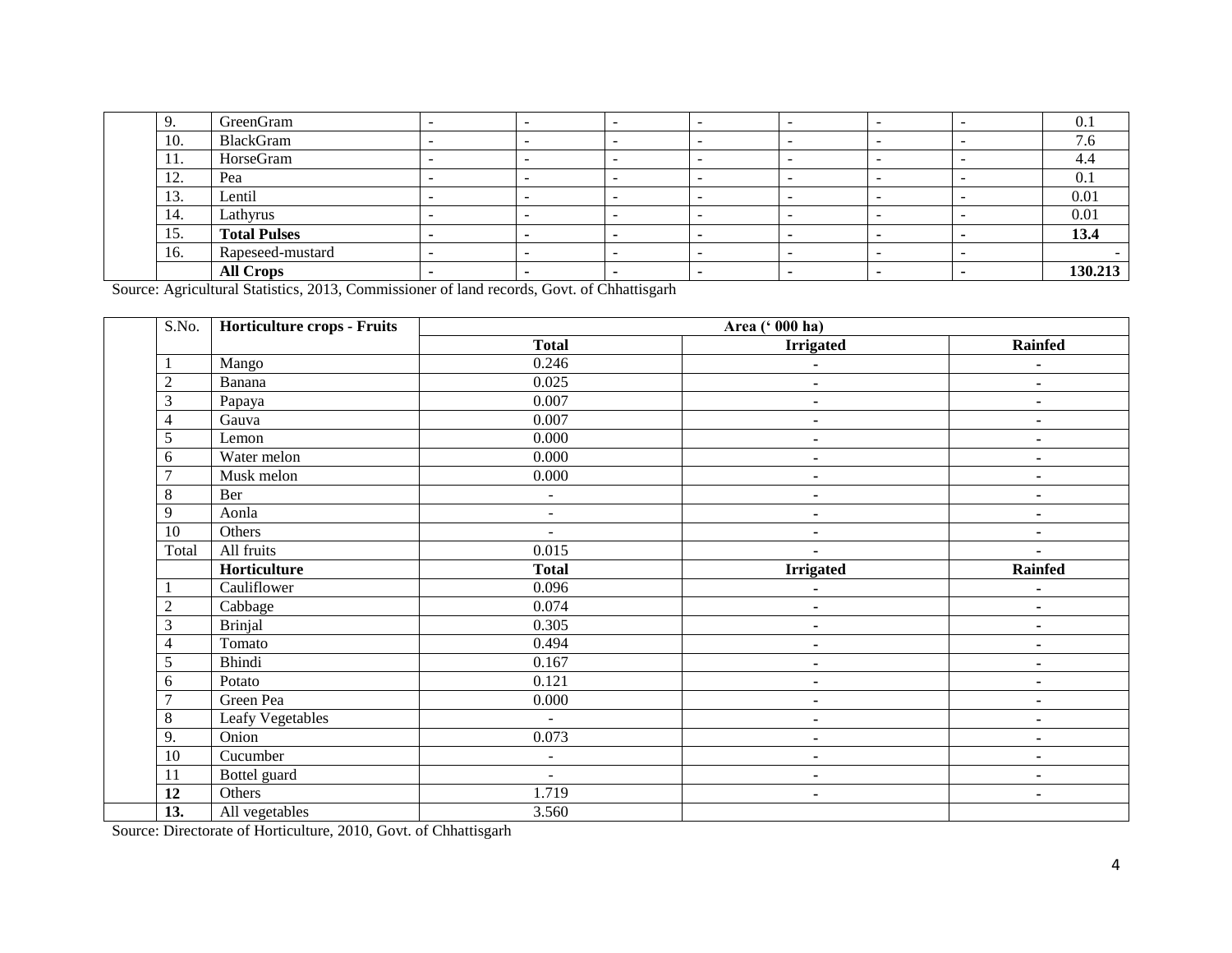| 1.8  | <b>Livestock</b>                                             |                        | <b>Male ('000)</b>       |              | Female ('000)            | <b>Total ('000)</b> |                           |                                           |  |
|------|--------------------------------------------------------------|------------------------|--------------------------|--------------|--------------------------|---------------------|---------------------------|-------------------------------------------|--|
|      | All kinds of cattle                                          |                        | $\blacksquare$           |              |                          |                     |                           | 401.034                                   |  |
|      | Non descriptive Cattle (local low yielding)                  |                        |                          |              |                          |                     |                           |                                           |  |
|      | Improved cattle                                              |                        |                          |              |                          |                     |                           |                                           |  |
|      | Crossbred cattle                                             |                        |                          |              |                          |                     |                           |                                           |  |
|      | Non descriptive Buffaloes (local low yielding)               |                        | $\blacksquare$           |              | $\blacksquare$           | $\blacksquare$      |                           |                                           |  |
|      | <b>Descript Buffaloes</b>                                    |                        | $\overline{a}$           |              | $\overline{a}$           |                     | $\overline{a}$            |                                           |  |
|      | Goat                                                         |                        | $\overline{a}$           |              | $\overline{a}$           |                     | 77.526                    |                                           |  |
|      | Sheep                                                        |                        | ÷.                       |              | $\overline{\phantom{a}}$ |                     |                           | 5.382                                     |  |
|      | Pig                                                          |                        | $\overline{a}$           |              | $\blacksquare$           |                     |                           |                                           |  |
|      | Commercial dairy farms (Number)                              |                        |                          |              |                          |                     |                           |                                           |  |
| 1.9  | <b>Poultry</b>                                               |                        | No. of farms             |              |                          |                     | Total No. of birds ('000) |                                           |  |
|      | Commercial                                                   |                        |                          |              | 268.744                  |                     |                           |                                           |  |
|      | Backyard                                                     |                        | $\overline{\phantom{a}}$ |              |                          |                     |                           |                                           |  |
| 1.10 | Fisheries (Data source: Chief Planning Officer)              |                        |                          |              |                          |                     |                           |                                           |  |
|      | A. Capture                                                   |                        |                          |              |                          |                     |                           |                                           |  |
|      | i) Marine (Data Source: Fisheries Department)                | No. of fishermen       |                          | <b>Boats</b> |                          | <b>Nets</b>         | <b>Storage</b>            |                                           |  |
|      |                                                              |                        | Mechanized               | Non-         | Mechanized               |                     | Non-                      | facilities (Ice                           |  |
|      |                                                              |                        |                          | mechanized   | (Trawl nets,             |                     | mechanized                | plants etc.)                              |  |
|      |                                                              |                        |                          |              | Gill nets)               |                     | (Shore Seines,            |                                           |  |
|      |                                                              |                        |                          |              |                          |                     | Stake & trap              |                                           |  |
|      |                                                              |                        |                          |              |                          |                     | nets)                     |                                           |  |
|      | ii) Inland (Data Source: Fisheries Department)               | No. Farmer owned ponds |                          |              | <b>No. of Reservoirs</b> |                     |                           | No. of village tanks                      |  |
|      |                                                              |                        |                          |              |                          |                     |                           |                                           |  |
|      |                                                              |                        |                          |              |                          |                     |                           |                                           |  |
|      | <b>B.</b> Culture                                            |                        |                          |              |                          |                     |                           |                                           |  |
|      |                                                              |                        |                          |              | Water Spread Area (ha)   |                     |                           | Yield<br>Production ('000 tons)<br>(t/ha) |  |
|      | i) Brackish water (Data Source: MPEDA/ Fisheries Department) |                        |                          | Nil          |                          | Nil                 | <b>Nil</b>                |                                           |  |
|      | ii) Fresh water (Data Source: Fisheries Department)          |                        |                          |              |                          |                     |                           |                                           |  |

Source: Agricultural Statistics, 2013, Commissioner of land records, Govt. of Chhattisgarh Directorate of Fisheries, Govt. of Chhattisgarh Directorate of veterinary science, 2013, Govt. of Chhattisgarh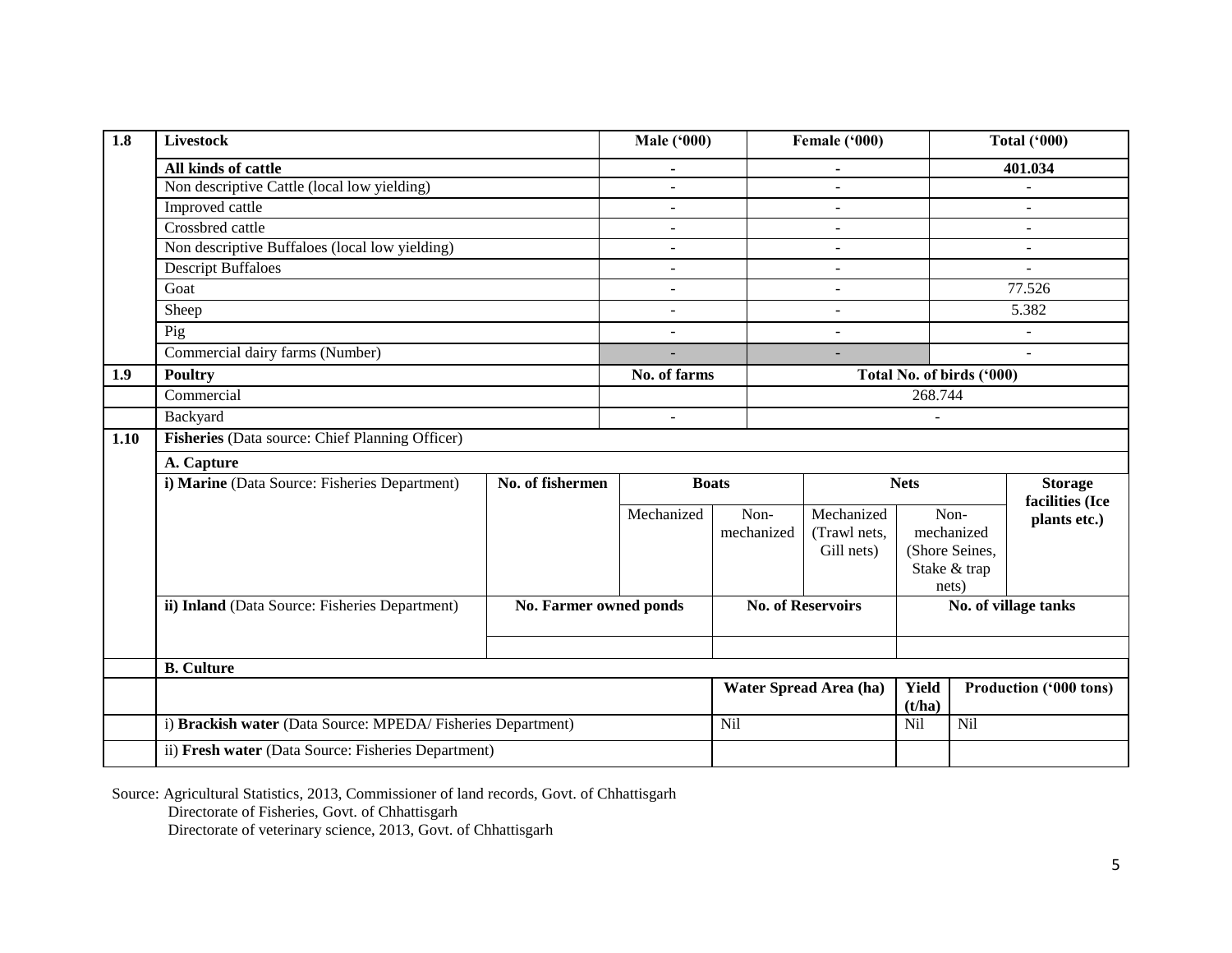| 1.11                                                              | of<br>Name<br>crop   |                                 | <b>Kharif</b>                                                                                   |                                 | Rabi                    |                                 | <b>Summer</b>           | <b>Total</b>                    |                         | Crop<br>residue as<br>fodder<br>$(5000 \text{ tons})$ |  |  |
|-------------------------------------------------------------------|----------------------|---------------------------------|-------------------------------------------------------------------------------------------------|---------------------------------|-------------------------|---------------------------------|-------------------------|---------------------------------|-------------------------|-------------------------------------------------------|--|--|
|                                                                   |                      | Production<br>$(000 \text{ m})$ | Productivity<br>(kg/ha)                                                                         | Production<br>$(000 \text{ m})$ | Productivity<br>(kg/ha) | Production<br>$(000 \text{ m})$ | Productivity<br>(kg/ha) | Production<br>$(000 \text{ m})$ | Productivity<br>(Kg/ha) |                                                       |  |  |
| Major Field crops (Crops to be identified based on total acreage) |                      |                                 |                                                                                                 |                                 |                         |                                 |                         |                                 |                         |                                                       |  |  |
| Crop 1                                                            | Rice                 | 172.562                         | 1729                                                                                            |                                 |                         |                                 |                         | 172.562                         | 1729                    |                                                       |  |  |
| Crop 2                                                            | <b>Black</b><br>Gram | 3.029                           | 396                                                                                             |                                 |                         |                                 |                         | 3.029                           | 396                     |                                                       |  |  |
| Crop 3                                                            | Maize                | 26.408                          | 2015                                                                                            |                                 |                         |                                 |                         | 26.408                          | 2015                    |                                                       |  |  |
| Crop 4                                                            | Pigeonpea            | 0.095                           | 146                                                                                             |                                 |                         |                                 |                         | 0.095                           | 146                     |                                                       |  |  |
| Crop 5                                                            | Sesamum              |                                 |                                                                                                 |                                 |                         |                                 |                         |                                 |                         |                                                       |  |  |
| Crop 6                                                            | Wheat                |                                 |                                                                                                 | 0.278                           | 2014                    |                                 |                         | 0.278                           | 2014                    |                                                       |  |  |
| Crop 7                                                            | Lathyrus             |                                 |                                                                                                 | 0.000                           |                         |                                 |                         | 0.000                           |                         |                                                       |  |  |
| Crop 8                                                            | Linseed              |                                 |                                                                                                 |                                 |                         |                                 |                         |                                 |                         |                                                       |  |  |
| Crop 9                                                            | Gram                 |                                 |                                                                                                 | 0.583                           | 1378                    |                                 |                         | 0.583                           | 1378                    |                                                       |  |  |
| Crop<br>10                                                        | Greengram            |                                 |                                                                                                 |                                 |                         | 0.056                           | 388                     | 0.056                           | 388                     |                                                       |  |  |
|                                                                   | All crops            |                                 |                                                                                                 |                                 |                         |                                 |                         | 209.453                         |                         |                                                       |  |  |
|                                                                   |                      |                                 | Major Horticultural crops (Crops to be identified based on total acreage) – Fruits & Vegetables |                                 |                         |                                 |                         |                                 |                         |                                                       |  |  |
| Crop 1                                                            | Papaya               |                                 |                                                                                                 |                                 |                         |                                 |                         | 0.000                           |                         |                                                       |  |  |
| Crop 2                                                            | Banana               |                                 |                                                                                                 |                                 |                         |                                 |                         | 0.060                           |                         |                                                       |  |  |

## **1.11 Production and Productivity of major crops (Year 2012-13 specify years)**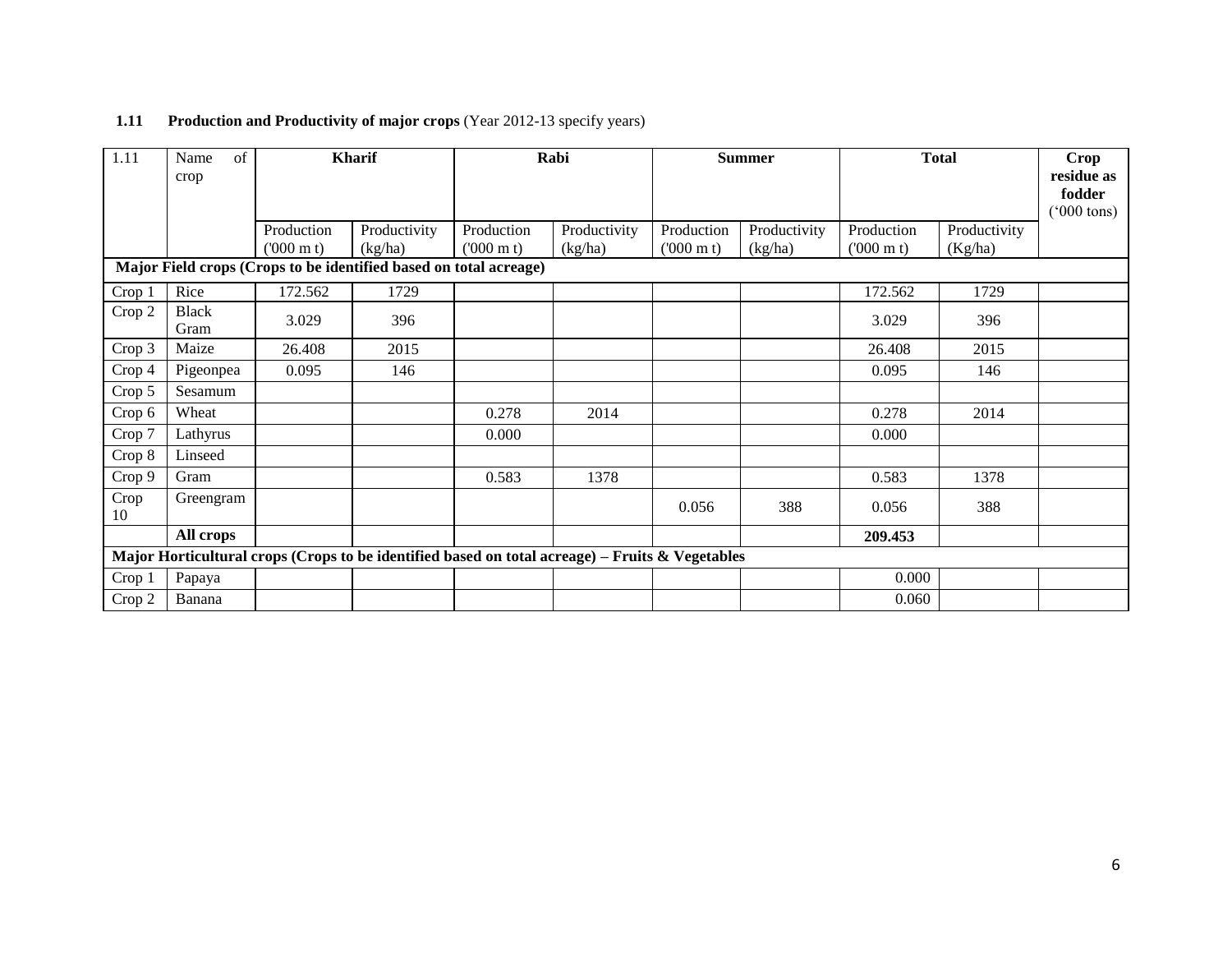| 1.12 | Sowing<br>window<br>for $5$<br>field<br>major<br>crops<br>and end<br>(start)<br>of<br>normal<br>sowing period) | Crop 1: Rice                         | Crop 2:upland<br>crops <i>i.e.</i><br>maize,<br>sesamum,<br>Urid, mung | Crop 3: Wheat                  | Crop 4: Pulses                                     | Crop 5: oilseed                |
|------|----------------------------------------------------------------------------------------------------------------|--------------------------------------|------------------------------------------------------------------------|--------------------------------|----------------------------------------------------|--------------------------------|
|      | Kharif-Rainfed                                                                                                 | June $1nd$ wk to July $1st$ wk       | June $2nd$<br>wk<br>to July $3^{\text{rd}}$ wk                         |                                | June 3 <sup>nd</sup> wk to July 4 <sup>th</sup> wk | Sept $1st$ wk to Sept $3rd$ wk |
|      | Kharif-Irrigated                                                                                               | June $2^{nd}$ wk to July $2^{nd}$ wk |                                                                        |                                |                                                    |                                |
|      | Rabi-Rainfed                                                                                                   |                                      |                                                                        | $4th$ wk Oct. to $2nd$ wk Nov. | 2 <sup>nd</sup><br>wk Oct. to $2nd$ wk Nov.        | $2nd$ wk Oct. to $2nd$ wk Nov. |
|      | Rabi-Irrigated                                                                                                 |                                      |                                                                        | $1st$ wk Nov. to $2nd$ wk Dec. | $1st$ wk Nov. to $4th$ wk Nov.                     | $1st$ wk Nov. to $2nd$ wk Dec. |

| 1.13 | What is the major contingency the district is prone to? (Tick mark) | <b>Regular</b> | <b>Occasional</b>                 | <b>None</b> |
|------|---------------------------------------------------------------------|----------------|-----------------------------------|-------------|
|      | Drought                                                             |                |                                   |             |
|      | Flood                                                               |                |                                   |             |
|      | Cyclone                                                             |                |                                   |             |
|      | Hail storm                                                          |                |                                   |             |
|      | Heat wave                                                           |                |                                   |             |
|      | Cold wave                                                           |                |                                   |             |
|      | Frost                                                               |                |                                   |             |
|      | Sea water intrusion                                                 |                |                                   |             |
|      | Pests and disease outbreak (specify)                                |                |                                   |             |
|      | Rice                                                                |                | Stem borer, bacterial leaf blight |             |

| 1.14 | Include Digital maps of the district for | Location map of district within State as Annexure I | Enclosed: Yes |
|------|------------------------------------------|-----------------------------------------------------|---------------|
|      |                                          | Mean annual rainfall as Annexure 2                  | Enclosed: No  |
|      |                                          | Soil map as Annexure 3                              | Enclosed: No  |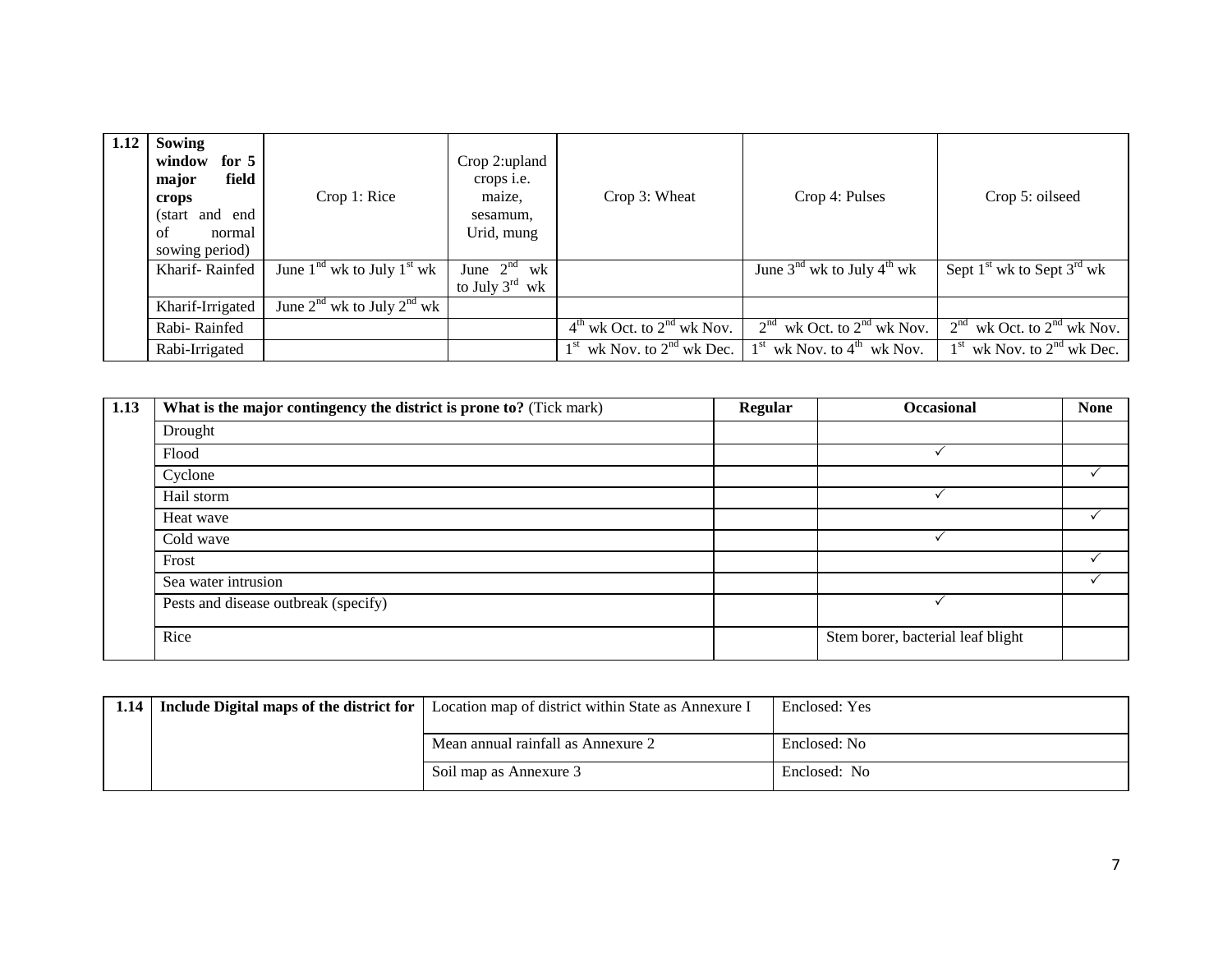

Annexure I Location map of Kondagaon district in Chhattisgarh state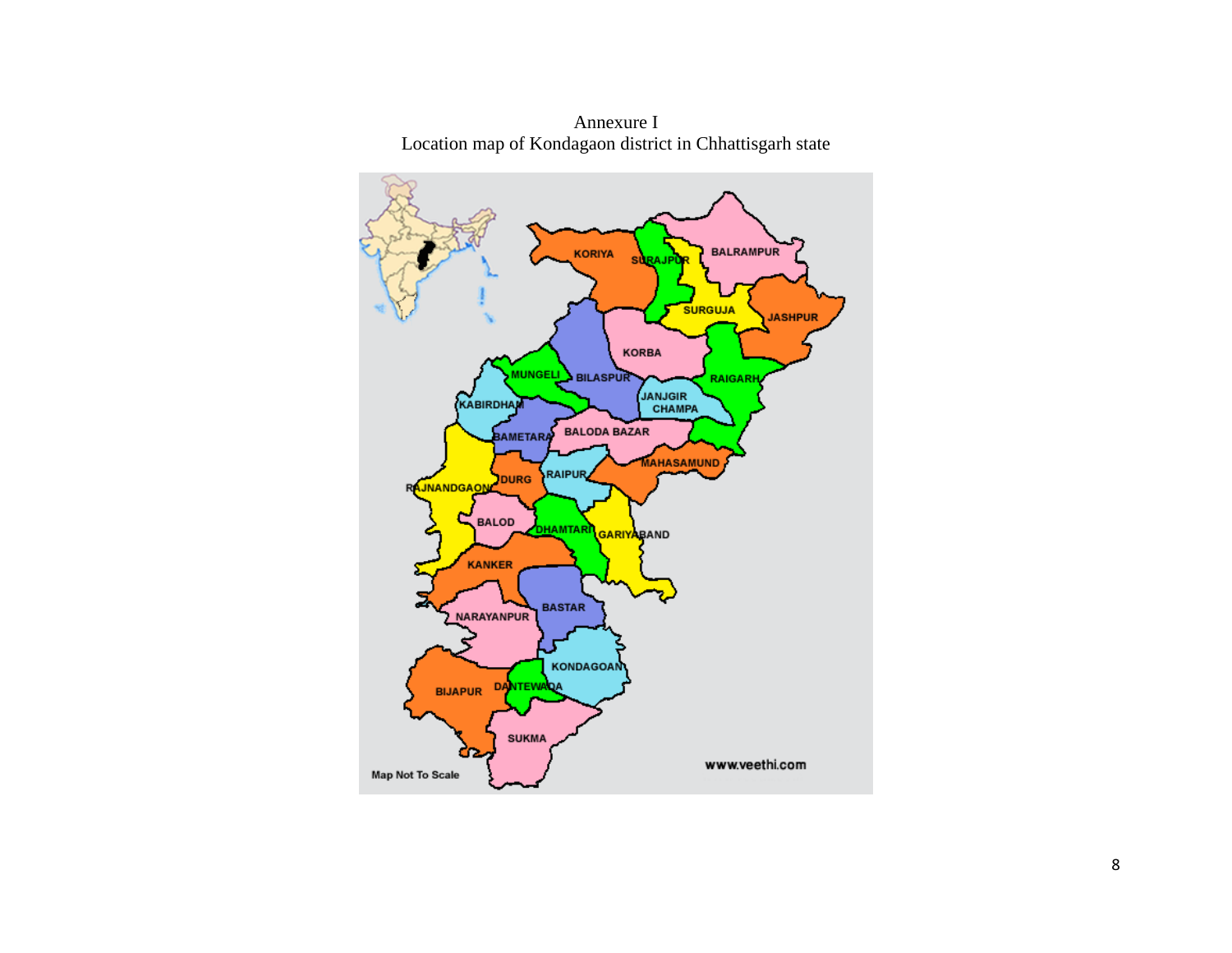### **2.0 Strategies for weather related contingencies**

**2.1 Drought** 

### **2.1.1 Rainfed situation**

| <b>Early season</b><br>drought<br>(delayed onset) | Major<br><b>Farming</b><br><b>Situationa</b>                   | Normal Crop/<br><b>Cropping system</b>                                              | Change in crop /<br>cropping system<br>including variety                                                                                                                                                                                                       | <b>Agronomic measures</b>                                                                                                                                                                                                                                                                                                                                                                                                                                                                                                                                                                                                                                                                                                                             | <b>Remarks</b> on<br>Implementation                                                                                                                                                                                                         |
|---------------------------------------------------|----------------------------------------------------------------|-------------------------------------------------------------------------------------|----------------------------------------------------------------------------------------------------------------------------------------------------------------------------------------------------------------------------------------------------------------|-------------------------------------------------------------------------------------------------------------------------------------------------------------------------------------------------------------------------------------------------------------------------------------------------------------------------------------------------------------------------------------------------------------------------------------------------------------------------------------------------------------------------------------------------------------------------------------------------------------------------------------------------------------------------------------------------------------------------------------------------------|---------------------------------------------------------------------------------------------------------------------------------------------------------------------------------------------------------------------------------------------|
| Delay by 2<br>weeks<br>4th week of June           | Slopy Upland<br>(Marhan)<br>Upland<br><b>Bunded</b><br>(Tikra) | fallow<br>Rice<br>(Local<br>variety<br><b>Broad</b><br>casting)                     | Rice fallow<br>Early duration varieties<br>Aditya(90days),<br>Anjali (90 days),<br>Poornima (105 days),<br>Danteshwari (105 days).                                                                                                                             | • Do hand weeding at 20-25 days after<br>sowing.<br>· To avoid biasi operation following<br>herbicide will be used<br>• Fenoxaprep-p-ethyl 9 EC @ 60 ml.<br>a.i/ ha (625 ml formulation) at 15-20<br>days +ethoxisulphuron 15 g/ha. a.i<br>ml/ha<br>formulation)<br>(100)<br><sub>or</sub><br>Chlorimura+Metsulfuron 20%<br>@ 4<br>gms ai/ha.(20 gram formulation)<br>· For broad leaves and narrow leaves<br>both weed Bispyribac sodium 10% @<br>$20 - 25$<br>a.i/ha.<br>$(200-250)$<br>gm<br>formulation) or pinoxsulam 24% 22.5<br>gram a.i/ha.(93gram/ha.formulation)<br>$\bullet$ 60:40:30 N: P: K full dose of P & K<br>and $\frac{1}{2}$ dose of N should be applied<br>basal remaining N should be top<br>dressed at tillering and PI stage. | • Percolation<br>tank<br>should be excavated<br>on the upper corner<br>recharge/life<br>for<br>saving irrigation.<br>• Trenches should be<br>dug out on the upper<br>side and lower side of<br>field for in situ<br>moisture conservation   |
|                                                   | Midland<br>(mal)                                               | Rice fallow $-$<br>(Local variety,<br>Transplanting<br>without<br>planting geometry | Poornima(105 days),<br>Annada, (105 days),<br>Danteshwari(105days),<br>Samleshwari (110days),<br>Indira Barani Dhan 1(115<br>days),<br>MTU 1010(110 days),<br>Karma Mahsuri(125<br>days)<br>IGKVR1(Rajeshwari, 125days),<br>IGKV R2 (Durgeshwari, 130<br>days) | • Line Transplanting.<br>• Herbicide like Fenoxaprop-p-Ethyl 9<br>EC @ 60 ml. ai/ ha.<br>• Chlorimura+Metsulfuran20%@<br>$\overline{4}$<br>gms. ai/ ha. Almix @ 8 g and<br>whipsuper 250 ml dissolved in 10 ltrs<br>of water for 1 acre./Butachlor 1.5 kg<br>ai/ha PE. Weeding by upland weeder.<br>$\bullet$ 60:40:30 N: P: K full dose of P & K<br>and $\frac{1}{2}$ dose of N should be applied<br>basal remaining N should be top<br>dressed at tillering and PI stage.                                                                                                                                                                                                                                                                           | · Percolation<br>tank<br>should be excavated<br>on the upper corner<br>for recharge/<br>life<br>saving irrigation.<br>Trenches should be<br>dug out on the upper<br>side and lower side<br>of field for in situ<br>moisture<br>conservation |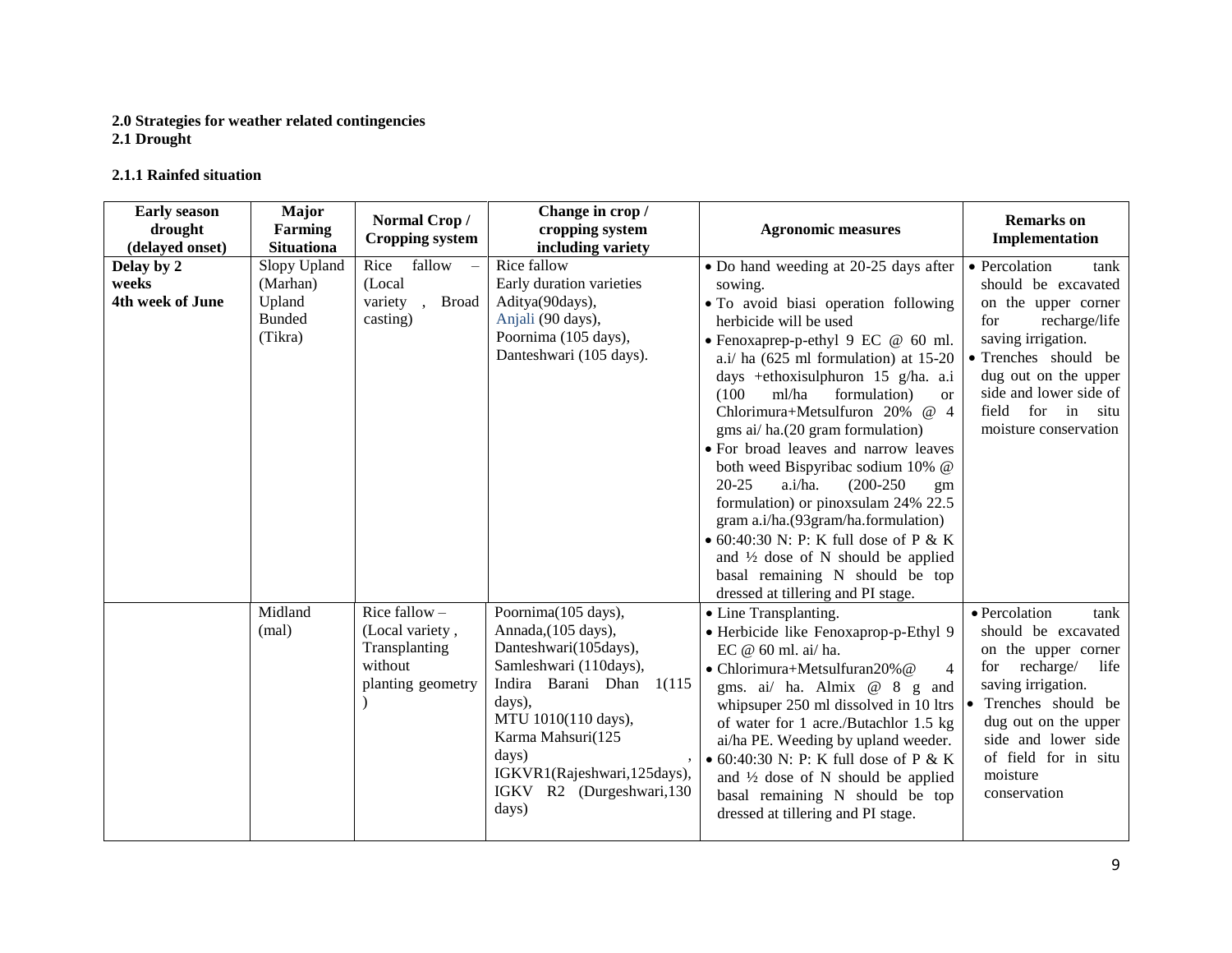| Lowland<br>(Gabhar) | Rice          | Bamleshwari (135days),<br>Swarna(145-150)<br>days),<br>Jaldoobi(140-145 days), Indira<br>Sugandhit Dhan1 (130 days),<br>Pusa Basmati (130 days),<br>IGKVR2<br>(Durgeshwari130days),<br>IGKVR1244 Maheshwari) | • Do hand weeding at 20-25 days after<br>sowing.<br>• To avoid biasi operation following<br>herbicide will be used<br>• Fenoxaprep-p-ethyl 9 EC @ 60 ml.<br>a.i/ ha (625 ml formulation) at 15-20<br>days +ethoxisulphuron 15 g/ha. a.i<br>ml/ha<br>formulation)<br>(100)<br><b>or</b><br>Chlorimura+Metsulfuron 20% @ 4<br>gms ai/ ha.(20 gram formulation)<br>· For broad leaves and narrow leaves<br>both weed Bispyribac sodium 10% @<br>$20 - 25$<br>a.i/ha.<br>$(200-250)$<br>gm<br>formulation) or pinoxsulam 24% 22.5<br>gram a.i/ha.(93gram/ha.formulation)<br>• 80:60:40 N: P: K full dose of P & K<br>and $\frac{1}{2}$ dose of N should be applied<br>basal remaining N should be top<br>dressed at tillering and PI                                                                             | $\bullet$ Farm<br>pond<br>for<br>waterstorage/irrigatio<br>n.<br>· Trenches should be<br>dug out on the lower<br>side of field for in<br>situ<br>moisture<br>conservation |
|---------------------|---------------|--------------------------------------------------------------------------------------------------------------------------------------------------------------------------------------------------------------|--------------------------------------------------------------------------------------------------------------------------------------------------------------------------------------------------------------------------------------------------------------------------------------------------------------------------------------------------------------------------------------------------------------------------------------------------------------------------------------------------------------------------------------------------------------------------------------------------------------------------------------------------------------------------------------------------------------------------------------------------------------------------------------------------------------|---------------------------------------------------------------------------------------------------------------------------------------------------------------------------|
| Upland &<br>Midland | Maize (Local) | Maize improved variety like :<br>JM-216 (80-85 ays),<br>Chandan safed makka -2 (75<br>days), Chandan makka -3 (95<br>days), Navjot (90 days).                                                                | • Line sowing, recommended dose of<br>fertilizers & weed management.<br>• $\Box$ Manual earthing up at $\Im$ -30 DAS<br>• Do hand weeding at 20-25 days after<br>sowing.<br>• To avoid biasi operation following<br>herbicide will be used<br>• Fenoxaprep-p-ethyl 9 EC @ 60 ml.<br>a.i/ ha $(625 \text{ ml}$ formulation) at $15-20$<br>days +ethoxisulphuron 15 g/ha. a.i<br>(100)<br>ml/ha<br>formulation)<br><b>or</b><br>Chlorimura+Metsulfuron 20% @ 4<br>gms ai/ ha.(20 gram formulation)<br>• For broad leaves and narrow leaves<br>both weed Bispyribac sodium 10% @<br>$20 - 25$<br>a.i/ha.<br>$(200-250)$<br>gm<br>formulation) or pinoxsulam 24% 22.5<br>gram a.i/ha.(93gram/ha.formulation)<br>• 80:50:30 N: P: K kg/ha.50% N basal<br>and 50% N astop dressing at knee<br>high & silking stage | life<br>$\bullet$ One<br>saving<br>Irrigation                                                                                                                             |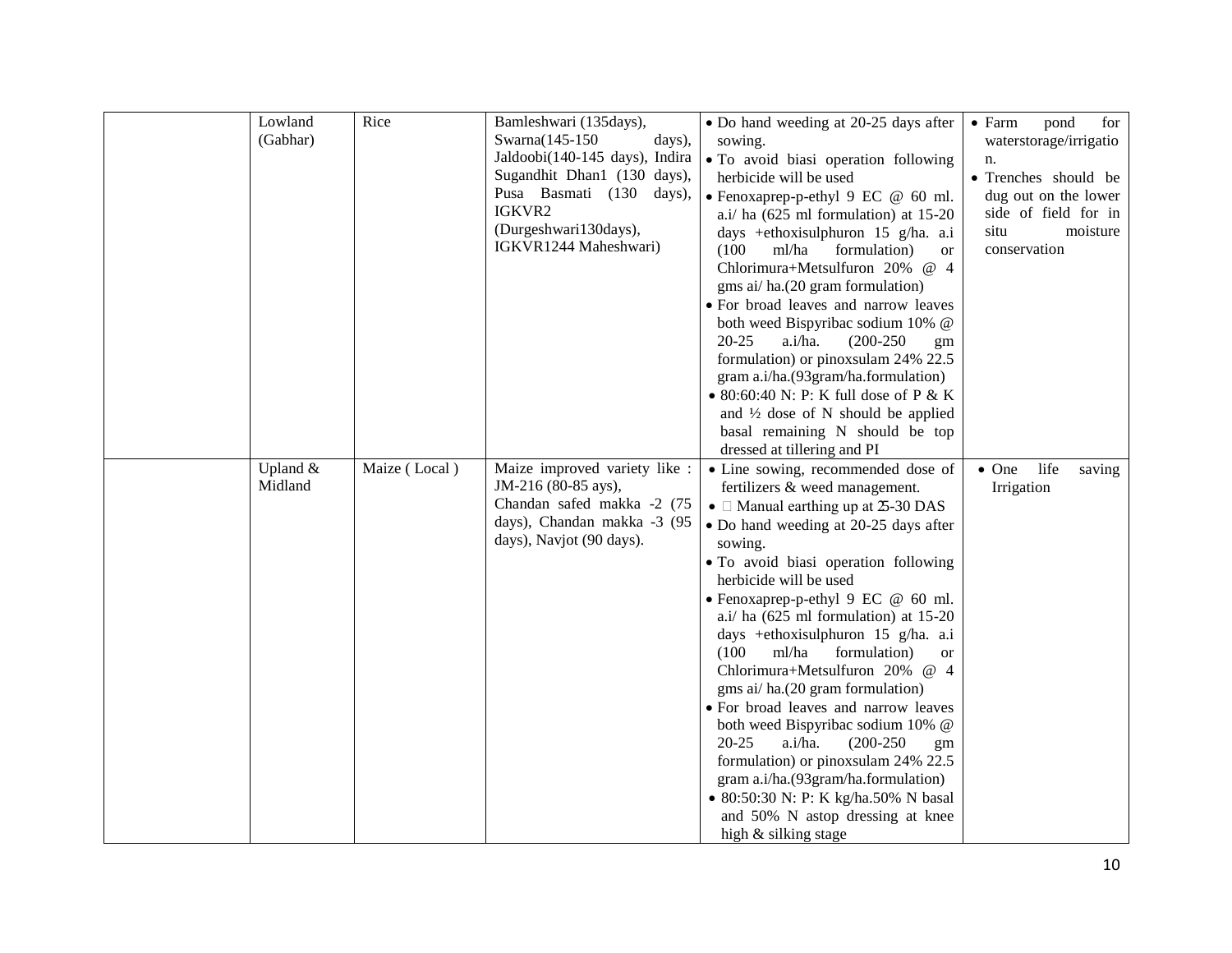|                                                                                                      |                  | Maize<br>$+$<br>Pigeonpea<br>(4:2) | Maize JM-216 (80-85 days),<br>Chandan maize-1(105 days),<br>Chandan safed maize-2 (75<br>days),<br>Arhar-Rajeelochan and Asha<br>Composite NAC-6004<br>$(125 \text{ days})$                                                                  | • One hand weeding at 25-30 DAS<br>• One earthing in maize<br>· Pendimethalin 1 kg ai /ha Sowing<br>across the slope 2 intercultural<br>operations at 20 & 40 DAS<br>• Opening of furrow between rows of<br>pigeon pea                                                                                                                                                                                                                                                                                                                                                                                                                                                                                                                                                                 |                                                                                                                                                                                                                                                            |
|------------------------------------------------------------------------------------------------------|------------------|------------------------------------|----------------------------------------------------------------------------------------------------------------------------------------------------------------------------------------------------------------------------------------------|----------------------------------------------------------------------------------------------------------------------------------------------------------------------------------------------------------------------------------------------------------------------------------------------------------------------------------------------------------------------------------------------------------------------------------------------------------------------------------------------------------------------------------------------------------------------------------------------------------------------------------------------------------------------------------------------------------------------------------------------------------------------------------------|------------------------------------------------------------------------------------------------------------------------------------------------------------------------------------------------------------------------------------------------------------|
| Early season drought(delayed onset)<br>Delay by 4<br>weeks (Specify<br>month)<br>2nd week of<br>June | Midland<br>(mal) | Rice                               | Rice-Lehi system<br>Line sowing method<br>Poornima(105 days),<br>Annada, (105 days),<br>Danteshwari(105days),<br>MTU 1010(110 days),<br>Karma<br>Mahsuri(125<br>days), Samleshwari<br>112days), IGKVR1,<br>Indira<br>Barani Dhan 1(115 days) | • Do hand weeding at 20-25 days after<br>sowing.<br>· To avoid biasi operation following<br>herbicide will be used<br>· Fenoxaprep-p-ethyl 9 EC @ 60 ml.<br>a.i/ ha (625 ml formulation) at 15-20<br>days +ethoxisulphuron 15 g/ha. a.i<br>ml/ha<br>formulation)<br>(100)<br><sub>or</sub><br>Chlorimura+Metsulfuron 20% @ 4<br>gms ai/ha.(20 gram formulation)<br>· For broad leaves and narrow leaves<br>both weed Bispyribac sodium 10% @<br>$20 - 25$<br>a.i/ha.<br>$(200-250)$<br>gm<br>formulation) or pinoxsulam 24% 22.5<br>gram a.i/ha.(93gram/ha.formulation)<br>$\bullet$ 60:40:30 N: P: K full dose of P & K<br>and $\frac{1}{2}$ dose of N should be applied<br>basal remaining N should be top<br>dressed at tillering and PI stage.<br>• Weeding by implement(Hand Hoe) | • Percolation<br>tank<br>should be excavated<br>on the upper corner<br>for recharge/ life<br>saving irrigation.<br>$\bullet$ $\Box$ Trenches should be<br>dug out on the upper<br>side and lower side<br>of field for in situ<br>moisture<br>conservation. |
|                                                                                                      | Lowland          | Rice                               | Rice - Lehi system<br>Line sowing method<br>Bamleshwari (140 days)<br>Swarna(145 days),<br>Jaldoobi(140 days),<br>Indira Sugandhit Dhan-<br>$1(130 \text{ days}),$<br>Pusa Basmati<br>$(130 \text{ days}),$<br>IGKVR2<br>(130 days),         | • Do hand weeding at 20-25 days after<br>sowing.<br>• To avoid biasi operation following<br>herbicide will be used<br>• Fenoxaprep-p-ethyl 9 EC @ 60 ml.<br>a.i/ ha $(625 \text{ ml}$ formulation) at $15-20$<br>days +ethoxisulphuron 15 g/ha. a.i<br>ml/ha<br>formulation)<br>(100)<br><sub>or</sub><br>Chlorimura+Metsulfuron 20% @ 4<br>gms ai/ ha.(20 gram formulation)<br>· For broad leaves and narrow leaves<br>both weed Bispyribac sodium 10% @                                                                                                                                                                                                                                                                                                                              | $\bullet$ Farm<br>pond<br>for<br>waterstorage/irrigatio<br>n.<br>• Trenches should be<br>dug out on the<br>· lower side of field<br>for in situ moisture<br>conservation                                                                                   |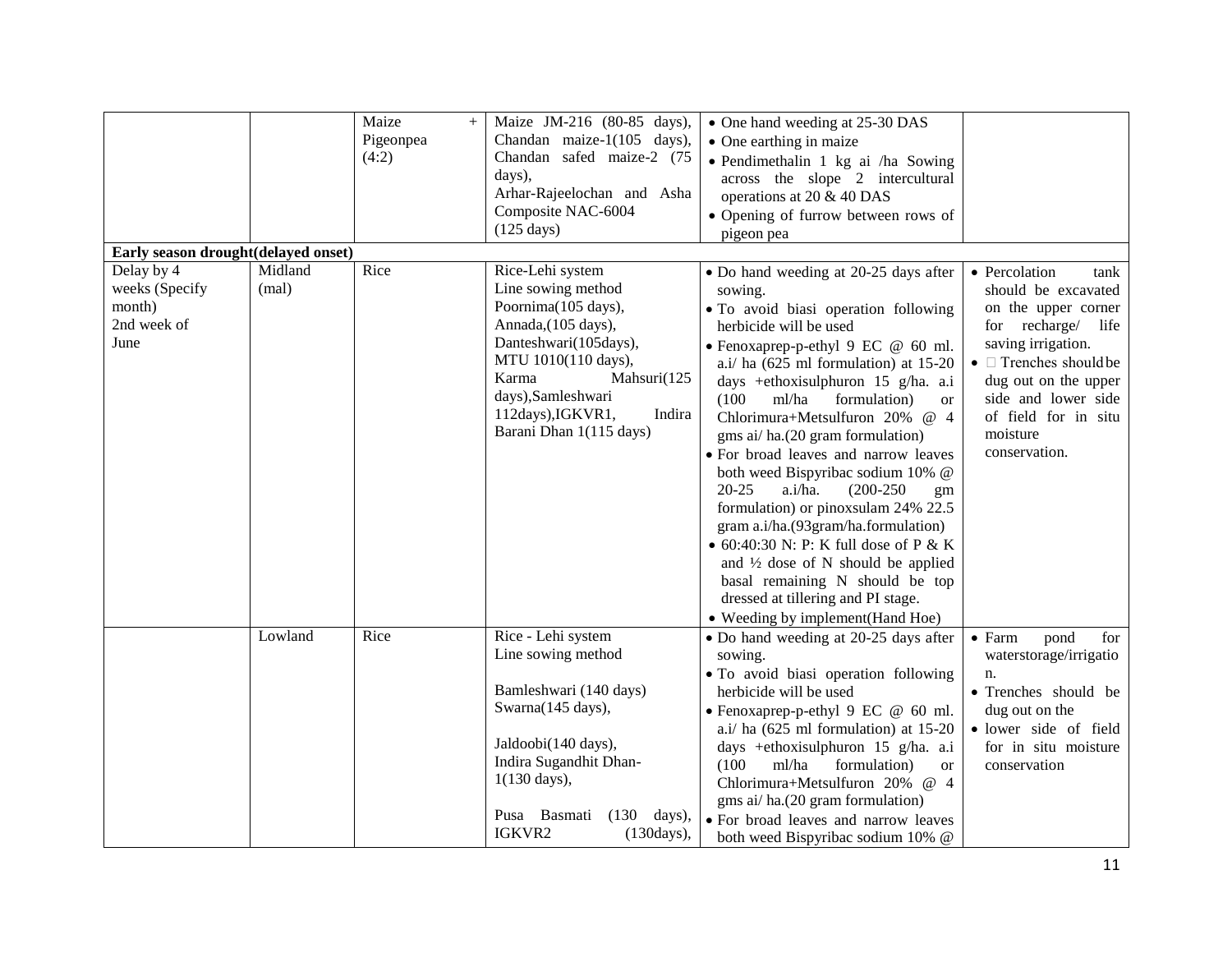|                                                                                                    |                   |                                                                                             | IGKVR1244 (130days)                                                                                                                                                                                    | a.i/ha.<br>$(200-250)$<br>$20 - 25$<br>gm<br>formulation) or pinoxsulam 24% 22.5<br>gram a.i/ha.(93gram/ha.formulation)<br>• 80:60:40 N: P: K full dose of P & K<br>and $\frac{1}{2}$ dose of N should be applied<br>basal remaining N should be top<br>dressed at tillering and PI stage.<br>• Weeding by implement Ambika<br>Paddy Weeder & Cono Weeder)               |  |
|----------------------------------------------------------------------------------------------------|-------------------|---------------------------------------------------------------------------------------------|--------------------------------------------------------------------------------------------------------------------------------------------------------------------------------------------------------|--------------------------------------------------------------------------------------------------------------------------------------------------------------------------------------------------------------------------------------------------------------------------------------------------------------------------------------------------------------------------|--|
|                                                                                                    | Upland<br>(Maran) | millet –<br>Finger<br>(Local<br>variety)                                                    | Finger millet improved<br>varieties like : GPU 28<br>(120 days) PES-400<br>(90-92days) GPU-66, Indira<br>ragi 1 (130 days)                                                                             | • Line sowing with recommended<br>dose of fertilizers.<br>• One hand weeding at 25-30 DAS<br>• Sowing across the slope<br>· Opening of furrow at 10-15 m<br>interval Intercultural operations at<br>12 DAS and 21 DAS for thinning<br>and removal of weeds                                                                                                               |  |
|                                                                                                    |                   | Sesame                                                                                      | Sesame - Early variety<br>RT-54, TKG-55, TKG-21<br>Local $(c)$                                                                                                                                         | • One hand weeding at 25-30 DAS<br>• Sowing across the Slope                                                                                                                                                                                                                                                                                                             |  |
| Early season drought (delayed onset)<br>Delay by 6<br>weeks (Specify<br>month)<br>4th week of July | Lowland           | Rice                                                                                        | Blackgram                                                                                                                                                                                              | • Sowing across the slope with good<br>drainage<br>Improved variety, Line sowing<br>with recommended fertilizers &<br>Weed management.                                                                                                                                                                                                                                   |  |
|                                                                                                    | Upland            | Little millet<br><b>Local Variety</b><br><b>Broad</b><br>casting<br>with out<br>fertilizers | Little millet – improved variety<br>like:<br>OLM-37(80-82 days)<br>OLM-203(110-150 days)<br>JK-8(60-70<br>days)<br><b>Birsa</b><br>undhali-1(70-75 days)<br>TNAU-63(90-95 days)<br>RPMB-1(95-100 days) | • Spraying of Isoproturon $@$ 0.5 kgai<br>/ha Pre emergence<br>• Hand weeding 30 DAS Thinning<br>at 15 days after germination<br>• 40:20:10 N: P: K Kg/ha.<br>For line sowing one part seed $& 20$<br>part sand/FYM mixes<br>with<br>properly.<br>• Two inter-cultural operations at<br>15-20 DAS<br>Summer ploughing<br>Use of FYM 1tonne/ha after every<br>three years |  |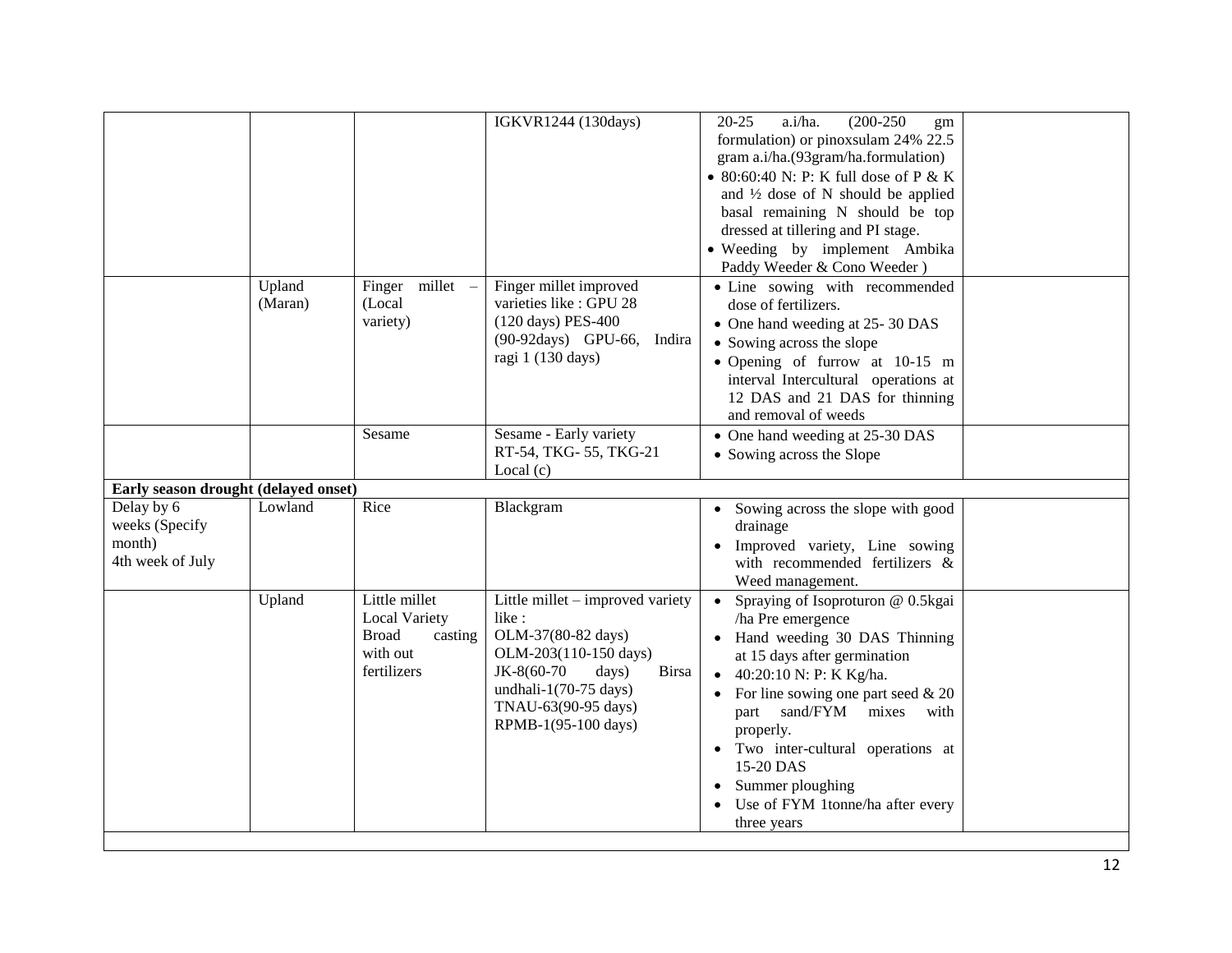| Early season drought(delayed onset)                             |                       |                                         |                                                                                                                                                                                   |                                                                                                                                                                                                                                                                                                                                                                              |
|-----------------------------------------------------------------|-----------------------|-----------------------------------------|-----------------------------------------------------------------------------------------------------------------------------------------------------------------------------------|------------------------------------------------------------------------------------------------------------------------------------------------------------------------------------------------------------------------------------------------------------------------------------------------------------------------------------------------------------------------------|
| Delay by 8<br>weeks (Specify<br>month)<br>2nd week of<br>August | Upland and<br>midland | Niger                                   | Niger -Improved variety<br>IGP-76(105-110 days)<br>JNS-1 (90-100 days)<br>JNS-6 (90-100 days)                                                                                     | Summer ploughing<br>20:20:10 N:P:K kg/ha<br>One hand weeding at 15-20 DAS<br>Pendimethelin/Alachlor@1.5kg<br>with 500 lit water<br>ai/ha mix<br>Intercultural operations at 12 DAS<br>and 21 DAS for thinning                                                                                                                                                                |
|                                                                 |                       | Horsegram<br>varieties<br>Local<br>used | Horsegram: Indira kulthi 1(80<br>days), $AK-21(80-90 \text{ days})$<br>HPK-4 (76days), VLGH-1(80<br>days), Birsa Kulthi(81days),<br>A.K.-21 (83<br>days), Bastar<br>Kali(95 days) | Sowing across the slope<br>• Two inter culture operations at 20<br>and 40 DAS<br>• Life saving irrigation<br>• Summer ploughing<br>$20:40:20$ NPK kg/ha full dose at<br>the time of sowing<br>15-20 DAS, 1-2 hand weeding<br>Thiram @ 3 gm/kg seed, PSB<br>culture $\omega$ 5 g/kg seed.<br>Rhizobium culture 5g/kg seed<br>Line sowing of horse gram should<br>be followed. |

| Early season drought (Normal onset)                                                                                         |         |      |                                                                                                                                                                                                                                                                                                                                     |                                                                                                                                                                                                                                               |
|-----------------------------------------------------------------------------------------------------------------------------|---------|------|-------------------------------------------------------------------------------------------------------------------------------------------------------------------------------------------------------------------------------------------------------------------------------------------------------------------------------------|-----------------------------------------------------------------------------------------------------------------------------------------------------------------------------------------------------------------------------------------------|
| Normal<br>onset  <br>followed by 15-20<br>days dry spell after<br>sowing leading to<br>poor germination/<br>crop stand etc. | Upland  | Rice | • Foliar Spray of Urea 2-3%<br>solution in place of top<br>dressing during moisture<br>stress condition.<br>• Life saving irrigation should<br>be given so that crops can be<br>saved.<br>BugControl<br>$\bullet$ Gundhi<br>(Malathion+ DDVP@ 45ml<br>$+5$ ml)<br>• Green leaf hopper (At PI<br>stage BPMC @ 1ml/litre of<br>water) | • In the standing crops hand<br>weeding should be done so that<br>moisture remaining within soil<br>may be conserved to the maximum<br>extent possible<br>Small percolation pits for storing 1<br>cum of water at the corner of the<br>field. |
|                                                                                                                             | Midland | Rice | <b>Broadcasting</b><br>$\bullet$ Under<br>biasi should be<br>situation<br>done at 30-35 DAS followed<br>by saghan chalai                                                                                                                                                                                                            | Percolation<br>should<br>be<br>tank<br>excavated on the upper corner for<br>recharge/life saving.                                                                                                                                             |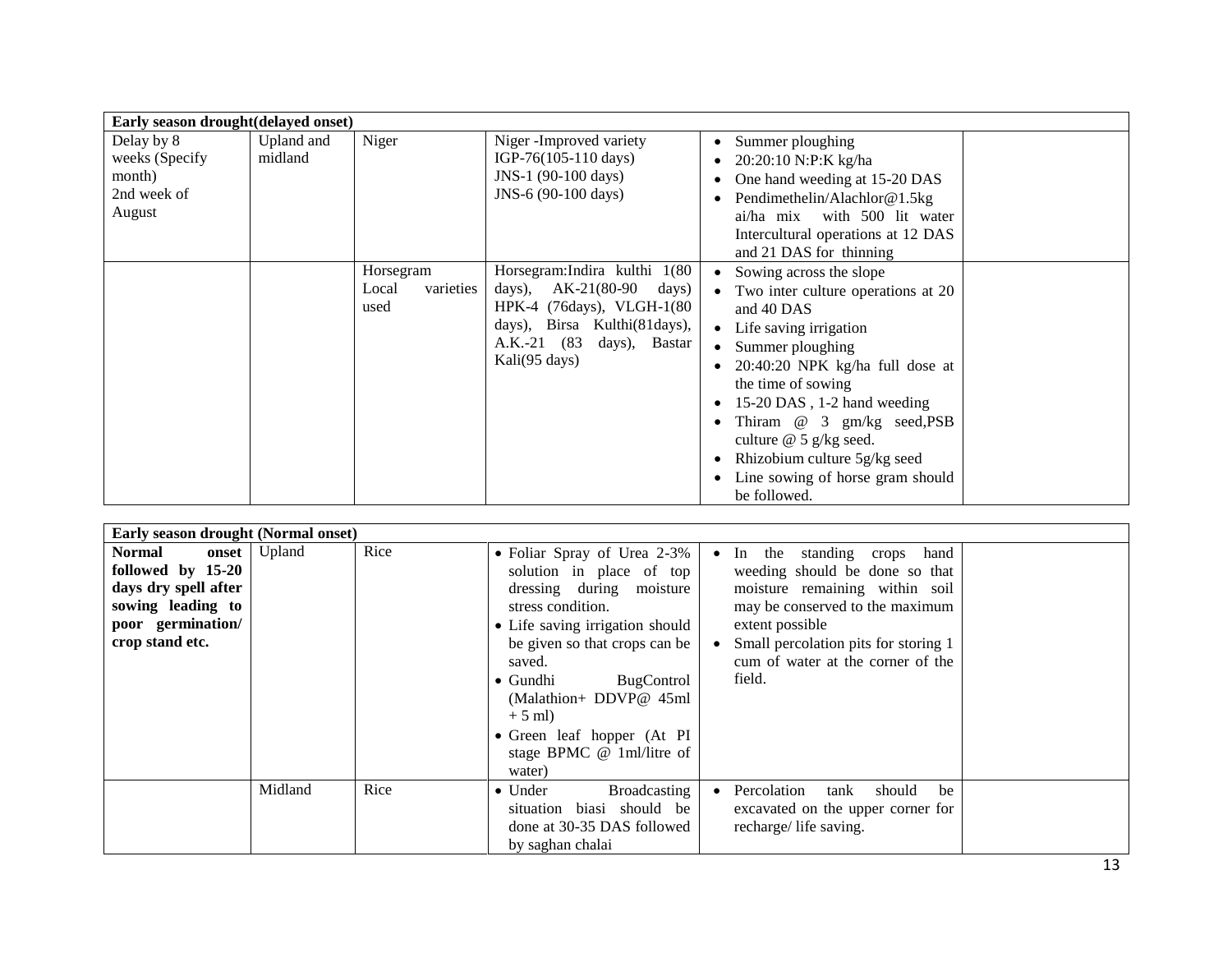|         |       |                                               | Trenches should be dug out on the<br>$\bullet$                           |  |
|---------|-------|-----------------------------------------------|--------------------------------------------------------------------------|--|
|         |       |                                               | upper side and lower side of field                                       |  |
|         |       |                                               | for in situ moisture conservation.                                       |  |
| Lowland | Rice  | • Life saving irrigation                      |                                                                          |  |
|         |       | • should be given so that crops               |                                                                          |  |
|         |       | can be saved.                                 |                                                                          |  |
|         |       | $\bullet$ $\square$ Weedicide<br>like         |                                                                          |  |
|         |       | Fenoxaprep P. Ethyl 9 EC                      |                                                                          |  |
|         |       | should be used @ 60 ml.                       |                                                                          |  |
|         |       | active ingredient/ha.                         |                                                                          |  |
|         |       | • Chlorimura+Metsulfuran 20                   |                                                                          |  |
|         |       | percent should be used @ 4                    |                                                                          |  |
|         |       | gms. Active ingredient/ ha.                   |                                                                          |  |
|         |       | And application should be                     |                                                                          |  |
|         |       | done in 500-600 litres of                     |                                                                          |  |
|         |       | water.)                                       |                                                                          |  |
|         |       | • If farmers want to do biasi                 |                                                                          |  |
|         |       | operation,<br>narrow<br>sized                 |                                                                          |  |
|         |       | plough should be used for                     |                                                                          |  |
|         |       | biasi operation.                              |                                                                          |  |
|         |       | • Ploughing should be done at                 |                                                                          |  |
|         |       | wider spacing.                                |                                                                          |  |
|         |       | • Chalai operation should be                  |                                                                          |  |
|         |       | done immediately after biasi                  |                                                                          |  |
|         |       | operation and plants should                   |                                                                          |  |
|         |       | be uniformly distributed and                  |                                                                          |  |
|         |       | fertilizers should be applied.                |                                                                          |  |
| Upland  | Maize | • One life saving irrigation.                 | Earthing up by manual 25-30 DAS                                          |  |
|         |       |                                               | $\bullet$                                                                |  |
|         |       | · Early duration maize crop                   | Trenches should be dug out on the<br>$\bullet$                           |  |
|         |       | varieties (up to 110 days)<br>should be sown. | upper side and lower side of field<br>for in situ moisture conservation. |  |
|         |       |                                               |                                                                          |  |
|         |       | • For this, Pusa early variety is             |                                                                          |  |
|         |       | appropriate.                                  |                                                                          |  |
|         |       | · Herbicide: Attrazine 50%                    |                                                                          |  |
|         |       | 2.5kg/ha or Pendimethalin                     |                                                                          |  |
|         |       | 2.5lit/ha<br>EC<br>30<br><b>or</b>            |                                                                          |  |
|         |       | oxyflurophin 23.5 EC 425                      |                                                                          |  |
|         |       | ml/ha in 750 liter of water.                  |                                                                          |  |
|         |       | • 50% N basal and 50% N as                    |                                                                          |  |
|         |       | top dressing at knee high $\&$                |                                                                          |  |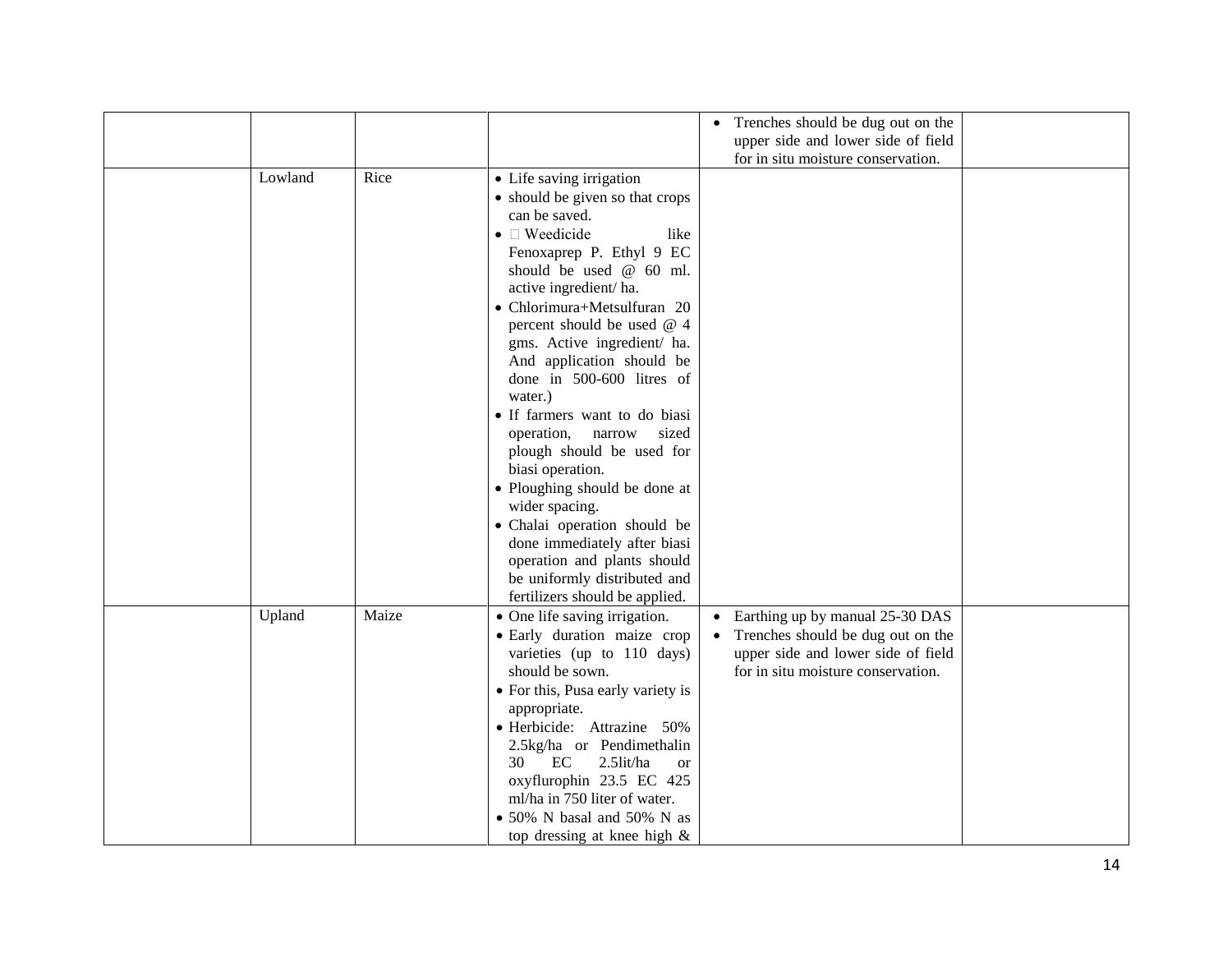|                        |        |                                                             | silking stage                                                                                                                                                                                                                                                                                                                                                                                                                                                                                                                                                                                                                                                                                                                                             |                                                                                                                                                                                                                                                                                                                                                                                                                                                                                                                                                                                 |
|------------------------|--------|-------------------------------------------------------------|-----------------------------------------------------------------------------------------------------------------------------------------------------------------------------------------------------------------------------------------------------------------------------------------------------------------------------------------------------------------------------------------------------------------------------------------------------------------------------------------------------------------------------------------------------------------------------------------------------------------------------------------------------------------------------------------------------------------------------------------------------------|---------------------------------------------------------------------------------------------------------------------------------------------------------------------------------------------------------------------------------------------------------------------------------------------------------------------------------------------------------------------------------------------------------------------------------------------------------------------------------------------------------------------------------------------------------------------------------|
|                        |        |                                                             | Mid season drought (long dry spell, consecutive 2 weeks rainless (>2.5 mm) period)                                                                                                                                                                                                                                                                                                                                                                                                                                                                                                                                                                                                                                                                        |                                                                                                                                                                                                                                                                                                                                                                                                                                                                                                                                                                                 |
| At vegetative<br>stage | Upland | Rice                                                        | • Foliar spray of Urea 2-3 %<br>solution in place of top<br>dressing during moisture<br>stress condition.<br>• Life saving irrigation should<br>be given so that crops can be<br>saved.<br>• Green leaf hopper (At PI<br>stage BPMC @ 1 ml/litre of<br>water) $\Box$<br>$\bullet$ Under<br>Broadcasting<br>situation biasi should be<br>done at 30-35 DAS followed<br>by saghan chalai as per<br>availability of sufficient<br>Moisture. In the standing<br>the<br>hand<br>crops<br>weeding/Mulching should be<br>done so<br>that moisture<br>remaining within soil may<br>conserved<br>to<br>the<br>be<br>maximum extent possible.<br>• Trenches should be dug out<br>on the upper side and lower<br>side of field for in situ<br>moisture conservation. | • In the standing crops the hand<br>weeding/Mulching should be<br>• done so that moisture remaining<br>within soil may be conserved to<br>the maximum extent possible.<br>• Trenches should be dug out on the<br>upper side and lower side of field<br>for in situ moisture conservation.<br>In the standing crops the hand<br>weeding/Mulching should be done<br>so that moisture remaining within<br>soil may be conserved to the<br>maximum extent possible.<br>Trenches should be dug out on the<br>upper side and lower side of field<br>for in situ moisture conservation |
|                        | Upland | Kodo millet<br>Indira kodo1, JK<br>155, JK 48 and JK<br>439 | with<br>• Improved<br>variety<br>of<br>recommended<br>dose<br>fertilizer<br>• Two intercultural operations<br>at 15-20 DAS                                                                                                                                                                                                                                                                                                                                                                                                                                                                                                                                                                                                                                | • Contour bunding on full length of<br>field for interception of runoff<br>• Hand weeding should be one                                                                                                                                                                                                                                                                                                                                                                                                                                                                         |
|                        | Upland | <b>Little Millet</b><br>JK 8, BG1, OLM<br>36                | variety<br>with<br>• Improved<br>recommended<br>dose<br>of<br>fertilizer<br>• Thinning at 15 days after<br>germination<br>• Life saving irrigation should<br>be given so that                                                                                                                                                                                                                                                                                                                                                                                                                                                                                                                                                                             | Trenches should be dug out on the<br>upper side and lower side of field<br>for in situ moisture conservation.<br>Hand weeding should be done.                                                                                                                                                                                                                                                                                                                                                                                                                                   |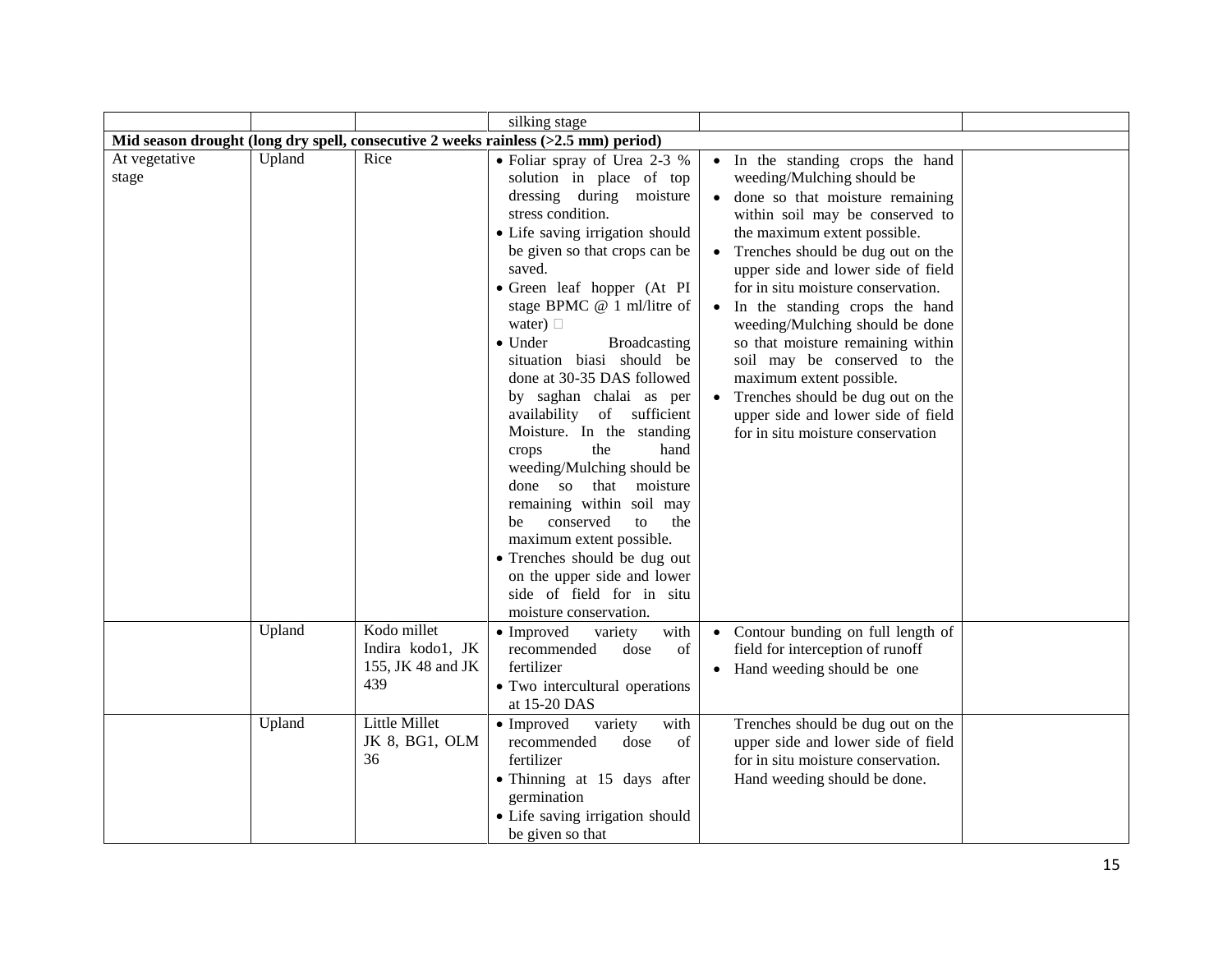|                                                                   |      |                  | • crops can be saved.                        |                                                |                       |
|-------------------------------------------------------------------|------|------------------|----------------------------------------------|------------------------------------------------|-----------------------|
|                                                                   |      | Finger Millet -  | • Improved<br>with<br>variety                | Remaining 50% N in two plits at<br>$\bullet$   |                       |
|                                                                   |      | PR 202, GPU 48   | of<br>recommended<br>dose                    | branching & PI stage                           |                       |
|                                                                   |      | and GPU 67       | fertilizer                                   | Sowing across the slope<br>$\bullet$           |                       |
|                                                                   |      |                  | • Intercultural perations at 12              | One hand weeding at 25-30 DAS<br>$\bullet$     |                       |
|                                                                   |      |                  | DAS and 21 DAS for                           |                                                |                       |
|                                                                   |      |                  | thinning and removal of                      |                                                |                       |
|                                                                   |      |                  | weeds                                        |                                                |                       |
|                                                                   |      |                  | • $\Box$ Remaining 50% N in two              |                                                |                       |
|                                                                   |      |                  | splits at branching & PI                     |                                                |                       |
|                                                                   |      |                  | stage                                        |                                                |                       |
| Terminal drought (Early withdrawal of monsoon)                    |      |                  |                                              |                                                |                       |
|                                                                   |      | Rice             | Niger<br>(Devmali<br>&                       | Sowing across the slope.                       |                       |
|                                                                   |      |                  | Utakmandal)                                  | Summer ploughing<br>$\bullet$                  |                       |
|                                                                   |      |                  | • Improved Variety<br>With                   | Pendimethilin/Alachlore<br>@1.5kg<br>$\bullet$ |                       |
|                                                                   |      |                  | ecommended fertilizer                        | ai/ha mix with 500 lit water                   |                       |
|                                                                   |      |                  | $\bullet$ $\Box$ Intercultural operations at |                                                |                       |
|                                                                   |      |                  | 12 DAS and 21 DAS for<br>thinning            |                                                |                       |
|                                                                   |      |                  | • One hand weeding $@15-20$                  |                                                |                       |
|                                                                   |      |                  | <b>DAS</b>                                   |                                                |                       |
|                                                                   |      | Rice             | Horsegram (Indira kulti 1)                   | • 20:40:20 NPK kg/ha full dose at the          |                       |
|                                                                   |      |                  | • Improved Variety With                      | time of sowing 15-20 DAS.                      |                       |
|                                                                   |      |                  | recommended fertilizer                       | • Sowing across the slope.                     |                       |
|                                                                   |      |                  | $\bullet$ 1-2 hand weeding.                  | • Two inter culture operations at 20 and       |                       |
|                                                                   |      |                  | $\Box$ Life saving irrigation                | 40 DAS                                         |                       |
|                                                                   |      |                  | should be given so that                      | $\bullet$ 0.5 ml Calyxin (0.05 %) spray to     |                       |
|                                                                   |      |                  | crops can be saved                           | control powdery mildew.                        |                       |
|                                                                   |      | Rice             | • Horsegram                                  | • 20:40:30 NPK Kg/ha.                          |                       |
|                                                                   |      |                  | • Improved variety<br>with                   | • Summer ploughing<br>One<br>hand              |                       |
|                                                                   |      |                  | recommended fertilizer                       | weeding 15-20@ DAS.                            |                       |
|                                                                   |      |                  | $\bullet$ Two<br>Intercultural               | • Sowing across the slope.                     |                       |
|                                                                   |      |                  | operations at 12 DAS and                     |                                                |                       |
|                                                                   |      |                  | 21 DAS for thinning                          |                                                |                       |
|                                                                   |      |                  | • 1-2 hand weeding life                      |                                                |                       |
|                                                                   |      |                  | saving irrigation                            |                                                |                       |
| Continuous high rainfall in a short span leading to water logging |      |                  |                                              |                                                |                       |
|                                                                   | Crop | Vegetative       | <b>Flowering</b>                             | <b>Crop maturity</b>                           | Post harvest          |
| <b>Continuous</b><br>high                                         | Rice | of<br>• Drainage | • Drainage of excess water,                  | Drainage of excess water,                      | • Cover the harvested |
| rainfall in a short                                               |      | excess<br>water. | management<br>of<br>blast                    |                                                | produce<br>in<br>farm |
|                                                                   |      |                  |                                              |                                                |                       |